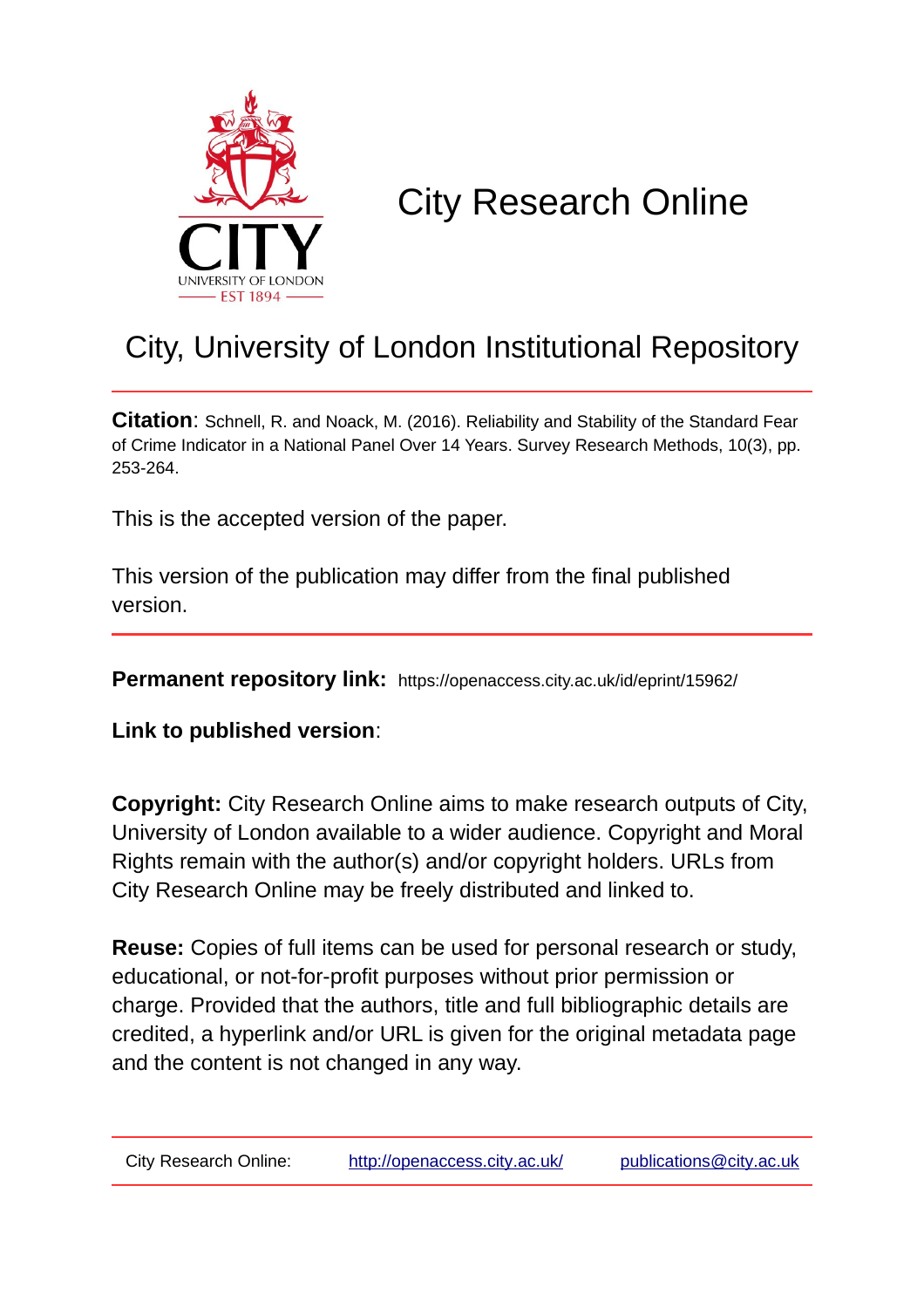# Reliability and Stability of the Standard Fear of Crime Indicator in a National Panel Over 14 Years

Rainer Schnell City University London Rainer.Schnell@city.ac.uk

Marcel Noack University of Duisburg-Essen Marcel.Noack@uni-due.de

September 21, 2016

#### Abstract

Reducing citizens' fear of crime is a salient policy topic in Western societies. For the measurement of fear of crime (FoC), variations of a single item measure ("Is there any area near where you live  $-$  that is, within a mile – where you would be afraid to walk alone at night?") have been used in hundreds of surveys for half a century. Despite a long and ongoing discussion on the doubtful usefulness of this standard indicator, no estimate for the reliability of this item is available. Using panel data from the British Household Panel Survey in combination with the UK Household Longitudinal Survey, reliability and stability of the standard fear of crime indicator are estimated using quasi-Markov simplex models for the first time. The model shows estimated reliabilities of about .67 for the standard indicator. Estimated reliability for FoC is smaller than other reliability estimates for single item measures in the same data set but close to the median reliability of single item measures reported in the literature.

Keywords: Panel, fear of crime, Wiley and Wiley model, reliability, stability

#### 1 Introduction

Personal safety seems to be among the most important human goals. For example, [Maslow](#page-21-0) [\(1943\)](#page-21-0) lists safety as a second motivation after physiological needs. Accordingly, personal safety has become an important policy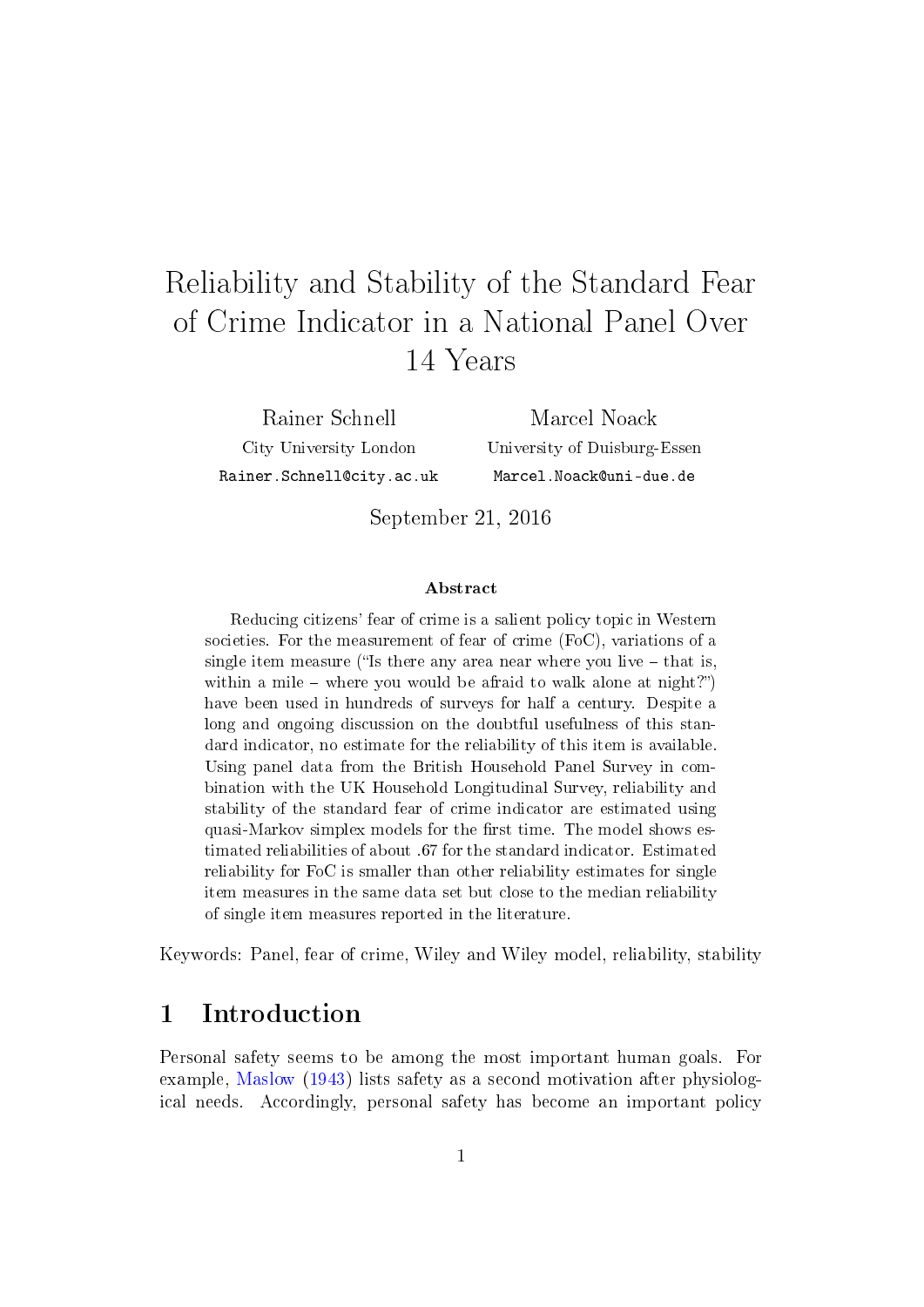area since about 1970 [\(Farrall et al.,](#page-19-0) [2009\)](#page-19-0). Since the relationship between objective victimization risks and subjective perceptions of safety appears to be moderated by mechanisms only little understood [\(Jackson,](#page-20-0) [2011\)](#page-20-0), direct measurements of perceived safety seem to be needed for policy evaluations. Hence, fear of crime is a frequent topic in social surveys. Most often, fear of crime is measured with a variant of the item "Is there any area near where you live  $-$  that is, within a mile  $-$  where you would be afraid to walk alone at night?. Using surveys in the United Kingdom as an example, variations of this indicator were used at least once since 2000 in the following studies: the Crime Survey for England and Wales (formerly known as British Crime Survey), both the British Household Panel Survey and the UK Household Longitudinal Survey into which the BHPS has merged, the Offending Crime and Justice Survey, the New Deal Community Survey, the British Social Attitudes Survey, the Continuous Household Survey, the  $(Home\;Office)$ Citizenship Survey, the Young Life and Times Survey, the Health Survey for England, the National Child Development Study, the General Household Survey, the Health Survey for England, the Millennium Cohort Study, the Scottish Household Survey, the Scottish Social Attitudes Survey, the Scottish Crime and Justice Survey, and the Northern Ireland Crime Survey. International Surveys using this item in the United Kingdom are the International Crime Victims Survey (ICVS)/ European Survey of Crime and Safety (EU ICS), several rounds of the Eurobarometer and the European Social Survey (ESS).

Given the use of this indicator in such reputed surveys for temporal and international comparisons [\(Hummelsheim et al.,](#page-20-1) [2011;](#page-20-1) [Visser et al.,](#page-22-0) [2013\)](#page-22-0), one might expect the measurement properties of this indicator to be well established. However, we were unable to find quantitative estimates for either validity or reliability for this indicator in the literature. Given the fact that content and face-validity of the crime indicator have been criticized repeatedly (as will be discussed in the section [2\)](#page-3-0), this lack of quantitative evidence of the measurement quality of a policy-relevant item is worrying.

In general, validity is widely regarded as the most important measurement property. Unfortunately, the estimation of statistical models designed for the analysis of validity (e.g. the true-score-MTMM-models of [Saris and Andrews](#page-21-1)  $(1991)$ ; [Scherpenzeel and Saris](#page-21-2)  $(1997)$ ), requires specific designed surveys (for example, measurements of the same construct using different modes). Despite a 40 year history of the use of the standard indicator, we are not aware of such surveys. However, using reliability as a tool, an upper bound of the validity of this item be estimated [\(Alwin,](#page-19-1) [1989\)](#page-19-1). This is due to the fact, that reliability of a test is a measure of the degree of true-score variation relative to observed-score variation" and that the "validity of a test with respect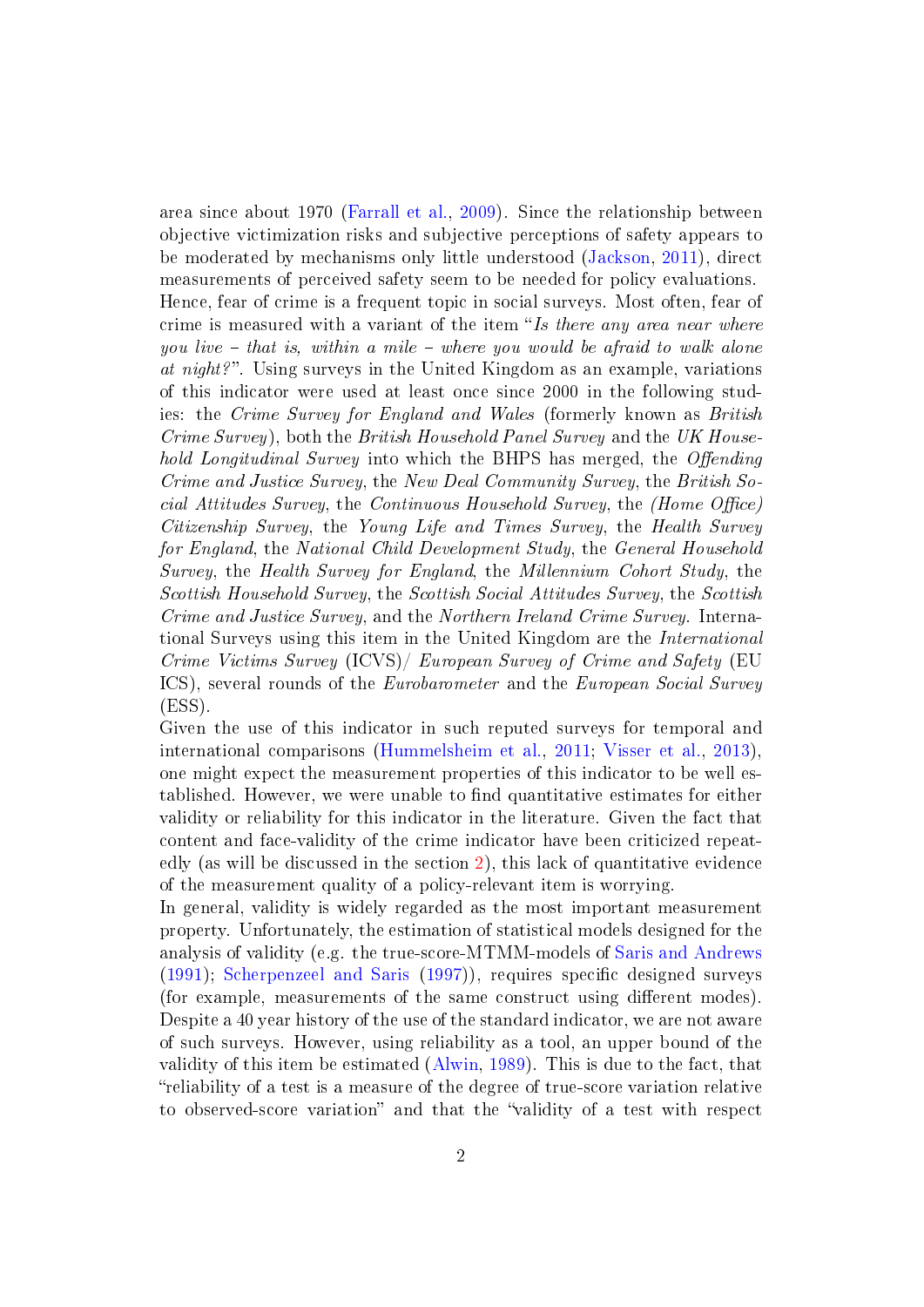to any criterion cannot exceed the index of reliability" [\(Lord and Novick,](#page-21-3) [1968,](#page-21-3) 61,72). Therefore, validity can not exceed  $\sqrt{\sigma_t^2/\sigma_x^2} = \sqrt{\sigma_{\text{true}}^2/\sigma_{\text{measured}}^2}$ . Further, one has to keep in mind that reliability is a necessary condition for validity, but not a sufficient one. Therefore, an indicator which is not reliable is also not valid, but an indicator which is reliable is not guaranteed to be valid but only that it can be valid [\(Alwin,](#page-19-2) [2007\)](#page-19-2).

Therefore, this study is the first attempt to quantify reliability and stability of the standard fear of crime indicator. Since the standard indicator is a single item and not a composite scale, reliability cannot be estimated by measures of internal consistency such as Cronbach's  $\alpha$  (section [3\)](#page-5-0).

We will estimate reliability with a special version of quasi-Markov simplex models [\(Jöreskog,](#page-20-2) [1970\)](#page-20-2) for single indicators as proposed by [Wiley and Wiley](#page-23-0) [\(1970\)](#page-23-0). Using reasonable assumptions, such models can separate true change and random measurement error given panel data with a sufficient number of waves [\(Alwin,](#page-19-2) [2007;](#page-19-2) [van de Pol and de Leeuw,](#page-22-1) [1986\)](#page-22-1). For the estimation, a four-wave panel based on the British Household Panel Study (BHPS, three waves) and the UK Household Longitudinal Survey (UKHLS, one wave), will be used (section [4\)](#page-9-0). Finally, we will discuss the implications of the results.

## <span id="page-3-0"></span>2 Measuring fear of crime with the standard indicator

Despite the wide use of fear of crime indicators, the conceptualization and measurement of fear of crime is still debated [\(Farrall et al.,](#page-19-0) [2009\)](#page-19-0). Most often, a simple measure based on one item is used. Respondents are asked some variation of the questions "How safe do you feel or would you feel walking alone in your neighborhood at night?"  $or "How safe do you feel walking alone$ in this area after dark?" [\(Franklin et al.,](#page-19-3) [2008\)](#page-19-3).

These indicators are not immune to criticism and doubt regarding their validity. For some authors, they lack a clear conceptualization and presume that fear of crime is a unidimensional phenomenon [\(Farrall et al.,](#page-19-4) [1997;](#page-19-4) [Hale,](#page-20-3) [1996;](#page-20-3) [Jackson,](#page-20-4) [2005;](#page-20-4) [Kreuter,](#page-20-5) [2002\)](#page-20-5). Further points of criticism are the hypothetical nature and diffuse spatial frame of reference of the situation described in the question, as well as the missing reference to crime, as pointed out by [Garofalo](#page-19-5) [\(1979\)](#page-19-5). Respondents are confronted with the task of assessing their perceived safety out alone in the dark, which may be a rare activity for many of them. Accordingly, [Shapland and Vagg](#page-22-2) [\(1988\)](#page-22-2) state that the attempt to measure fear through a potentially non-existent activity is questionable. Further problems arise with some wordings in variants of the standard indicator.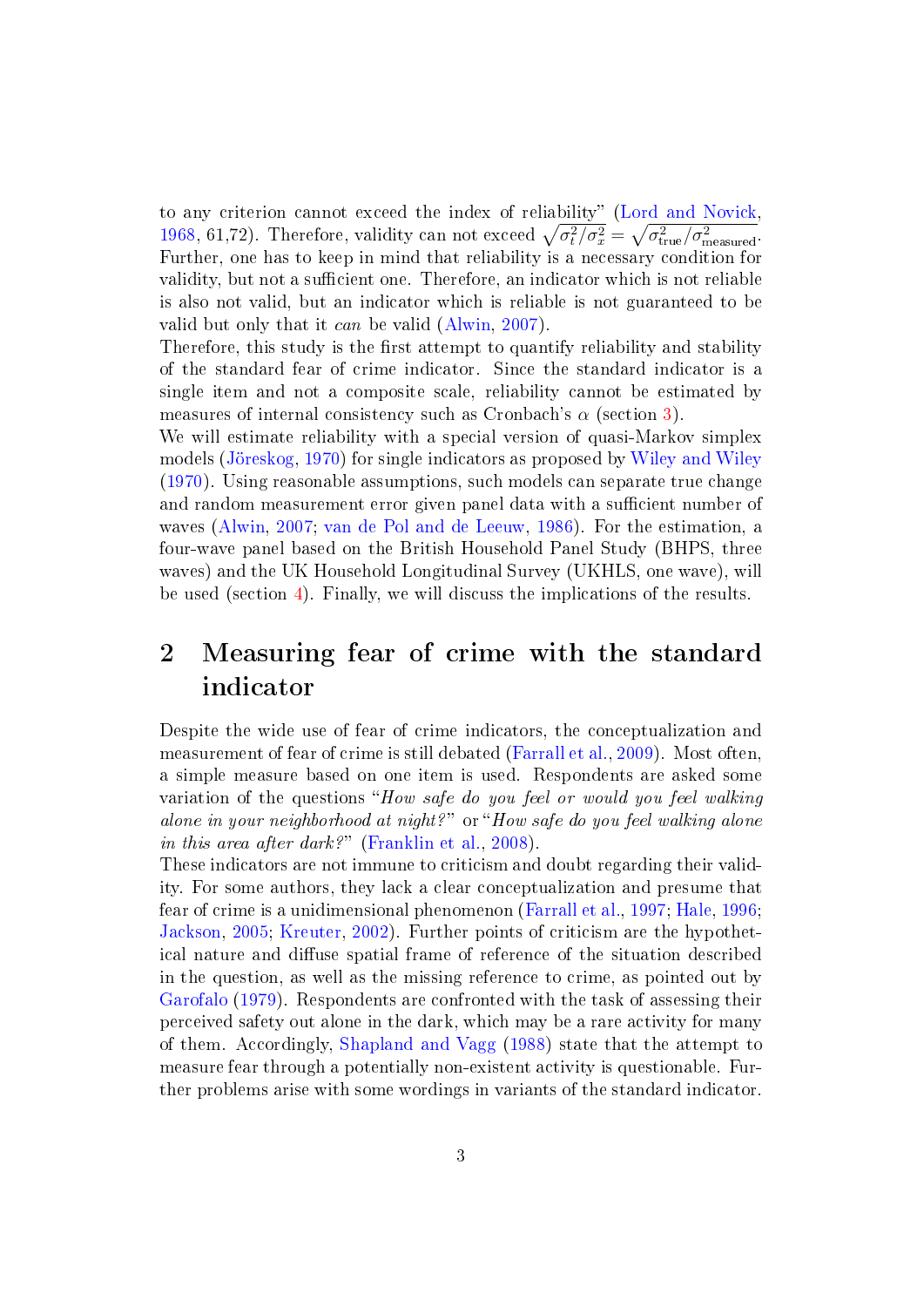Terms such as "neighborhood" or "worry" are open to varying interpretations by different people and pose the risk of producing misleading results [\(Farrall](#page-19-4) [et al.,](#page-19-4) [1997;](#page-19-4) [Hale,](#page-20-3) [1996\)](#page-20-3). Subsequently, [Ferraro and LaGrange](#page-19-6) [\(1987\)](#page-19-6) address the question of whether the standard indicators measure fear of crime or just the perceived risk of being out alone at night. Persons with a high risk perception might answer that they feel unsafe, while they also avoid situations where they are out alone at night. Thus, they don't develop a high fear of crime because they don't put themselves in situations which they perceive as risky. Given the fact that the classic global indicator makes no reference to a specific crime, or any crime at all, [Ferraro and LaGrange](#page-19-6) [\(1987\)](#page-19-6) ask: "fear of what?".

Furthermore, the measurement of fear of crime using a single item seems to be hampered by a methodological artifact. The criminological literature on fear of crime suggests gender differences in response behaviour. Male respondents may not admit their fear to others or themselves and might answer in terms of an exaggerated masculine ideal [\(Goodey,](#page-20-6) [1997;](#page-20-6) [Smith](#page-22-3) [and Torstensson,](#page-22-3) [1997;](#page-22-3) [Sutton and Farrall,](#page-22-4) [2005\)](#page-22-4). It is therefore possible that male respondents over-report their feelings of safety and avoid conspicuous answers [\(Krosnick,](#page-20-7) [2002\)](#page-20-7) in accordance with their perceptions of socially desirable responses [\(Tourangeau and Ting,](#page-22-5) [2007\)](#page-22-5). Female respondents might answer according to their fear of sexual harassment, which may dominate in their appraisal of fear of crime. [Warr](#page-23-1)  $(1984)$  coined the term "master offense". meaning that fear of rape or sexual assault poses a ubiquitous threat, capable of "shadowing" [\(Warr,](#page-23-2) [1985\)](#page-23-2) other types of crime. According to [Ferraro](#page-19-7) [\(1996\)](#page-19-7), fear of sexual harassment manifests itself more strongly in situations outside of the subject's own dwelling, a situation explicitly formulated in the question. Additionally, female respondents are expected to report their fears more willingly than male respondents [\(Sutton and Farrall,](#page-22-4) [2005,](#page-22-4) 213).

Therefore, differences in male and female response patterns are expected. This implies different error correlations, requiring separate estimations of reliability and stability. This will be examined in section [5.](#page-10-0)

Finally, reliability is no guarantee of validity. A perfect reliable measure could measure something entirely different than intended. As early as the late 80th [Shapland and Vagg](#page-22-2) [\(1988\)](#page-22-2) suspected that the standard item only nominally measures fear of crime and could cover many other things (fear of the dark, fear of spooky places) as well. Accordingly, [Noack](#page-21-4) [\(2015\)](#page-21-4) showed, with data from the British Crime Survey, that diffuse fears, such as fear of the dark or fear of being out alone, which are not directly related to crime, have a stronger impact on the standard indicator than on offense-specific fear of crime items. Using qualitative interviews of extremely fearful respondents, [Kury et al.](#page-21-5) [\(2004\)](#page-21-5) traced fear of crime back to perceived incivilities.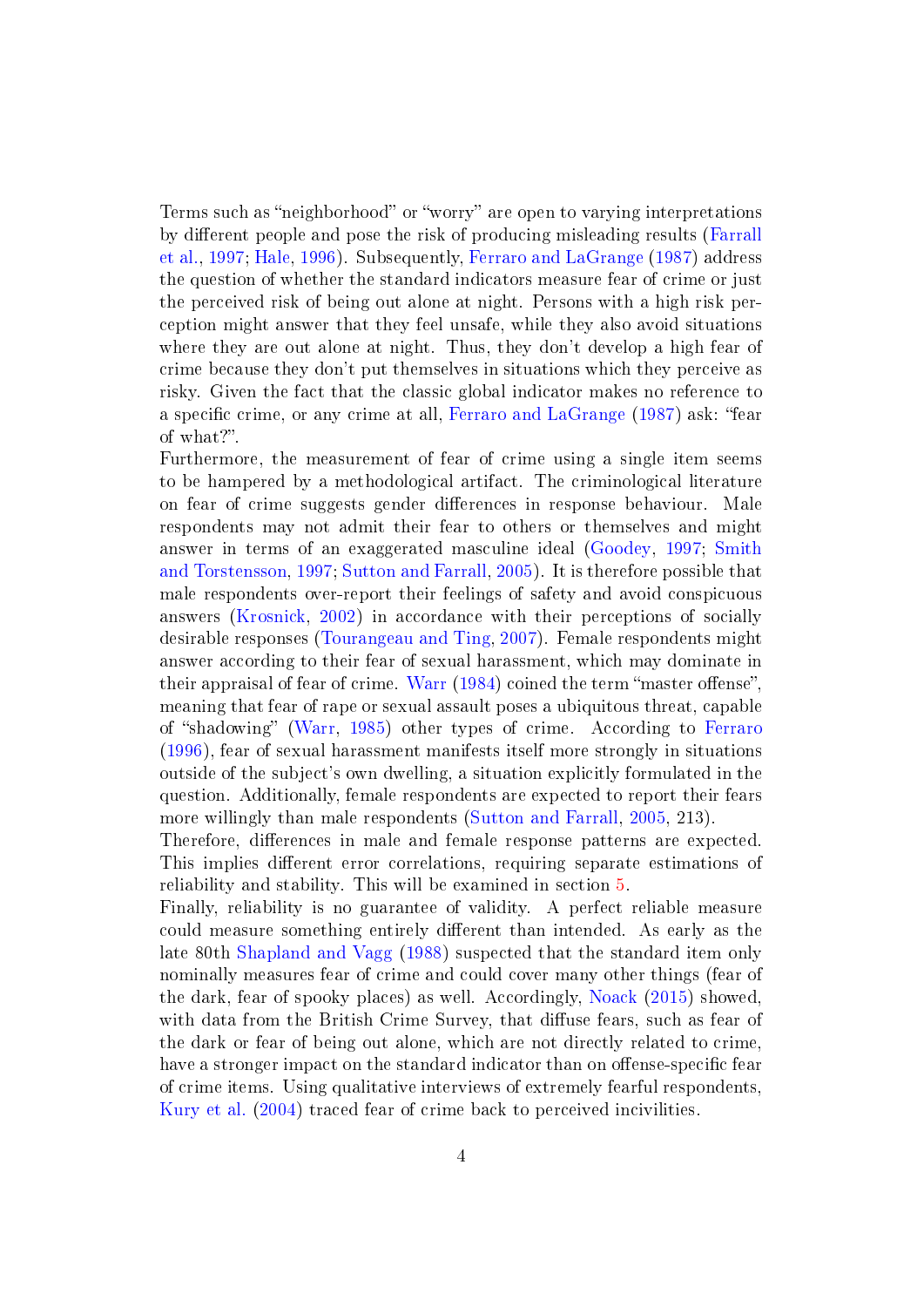Similar critiques of the standard indicator have been published by a couple of authors, for example [Ferraro and LaGrange](#page-19-6) [\(1987\)](#page-19-6) and [Farrall et al.](#page-19-4) [\(1997\)](#page-19-4). Therefore, many authors (for example [Farrall et al.,](#page-19-0) [2009;](#page-19-0) [Ferraro,](#page-19-8) [1995;](#page-19-8) [Jackson,](#page-20-4) [2005;](#page-20-4) [Keane,](#page-20-8) [1992;](#page-20-8) [Kreuter,](#page-20-5) [2002;](#page-20-5) [Noack,](#page-21-4) [2015;](#page-21-4) [Thompson et al.,](#page-22-6) [1992;](#page-22-6) [Warr,](#page-23-3) [1993\)](#page-23-3) suggested replacing the standard indicator in the long run by more specific measures.

To sum up, at least face validity and content validity of the standard indicator is contested in the literature. Throughout the criminological literature, more crime-specific fear of crime questions are recommended [\(Farrall et al.,](#page-19-0) [2009;](#page-19-0) [Ferraro,](#page-19-8) [1995;](#page-19-8) [Gray et al.,](#page-20-9) [2008;](#page-20-9) [Jackson,](#page-20-4) [2005;](#page-20-4) [Kreuter,](#page-20-5) [2002;](#page-20-5) [Noack,](#page-21-4) [2015;](#page-21-4) [Warr,](#page-23-1) [1984;](#page-23-1) Warr and Stafford, [1983\)](#page-23-4). However, in general social surveys. the standard indicator still prevails.

#### <span id="page-5-0"></span>3 Methods for the estimation of reliability

Classical test theory defines reliability as the ratio of true score variance and observed score variance [\(Lord and Novick,](#page-21-3) [1968\)](#page-21-3). Since true score variance is usually not available, reliability must be estimated. Two methods for the estimation of reliability are widely known: measures of internal consistency and the test-retest-procedure.

In most social science applications, reliability is estimated with a measure of internal consistency such as Cronbach's  $\alpha$ . Despite its wide use,  $\alpha$  as an estimator of reliability is not without problems [\(Bentler](#page-19-9) [2009,](#page-19-9) [Green and](#page-20-10) [Yang](#page-20-10) [2009,](#page-20-10) [Revelle and Zinbarg](#page-21-6) [2009,](#page-21-6) [Sijtsma](#page-22-7) [2009a,](#page-22-7) [Sijtsma](#page-22-8) [2009b\)](#page-22-8).

Especially the assumption of linearly related measures which only differ by a constant (essential τ-equivalency, [Lord and Novick,](#page-21-3) [1968\)](#page-21-3) seems to be rarely given in practice. In many cases, the assumption of uncorrelated errors will be violated resulting in overestimating reliability by the use of  $\alpha$  [\(Cortina,](#page-19-10) [1993;](#page-19-10) [Green and Hershberger,](#page-20-11) [2000;](#page-20-11) [Green and Yang,](#page-20-10) [2009\)](#page-20-10). Finally, since the standard indicator is a single item, neither  $\alpha$  nor other measures of internal consistency can be applied here at all.

The other well-known method to assess the reliability of items is the testretest method. Here, the same item is applied at two points in time for the same persons. The correlation between two measurements might be used as an approximation of reliability [\(Lord and Novick,](#page-21-3) [1968\)](#page-21-3). This approach has to assume the absence of measurement problems such as memory effects or respondents' fatigue. Such problems seem to inflate the correlation between measures and therefore the estimated reliability. However, the major drawback of this approach is the questionable assumption of time-invariant true values [\(Lord and Novick,](#page-21-3) [1968\)](#page-21-3). So using the test-retest method will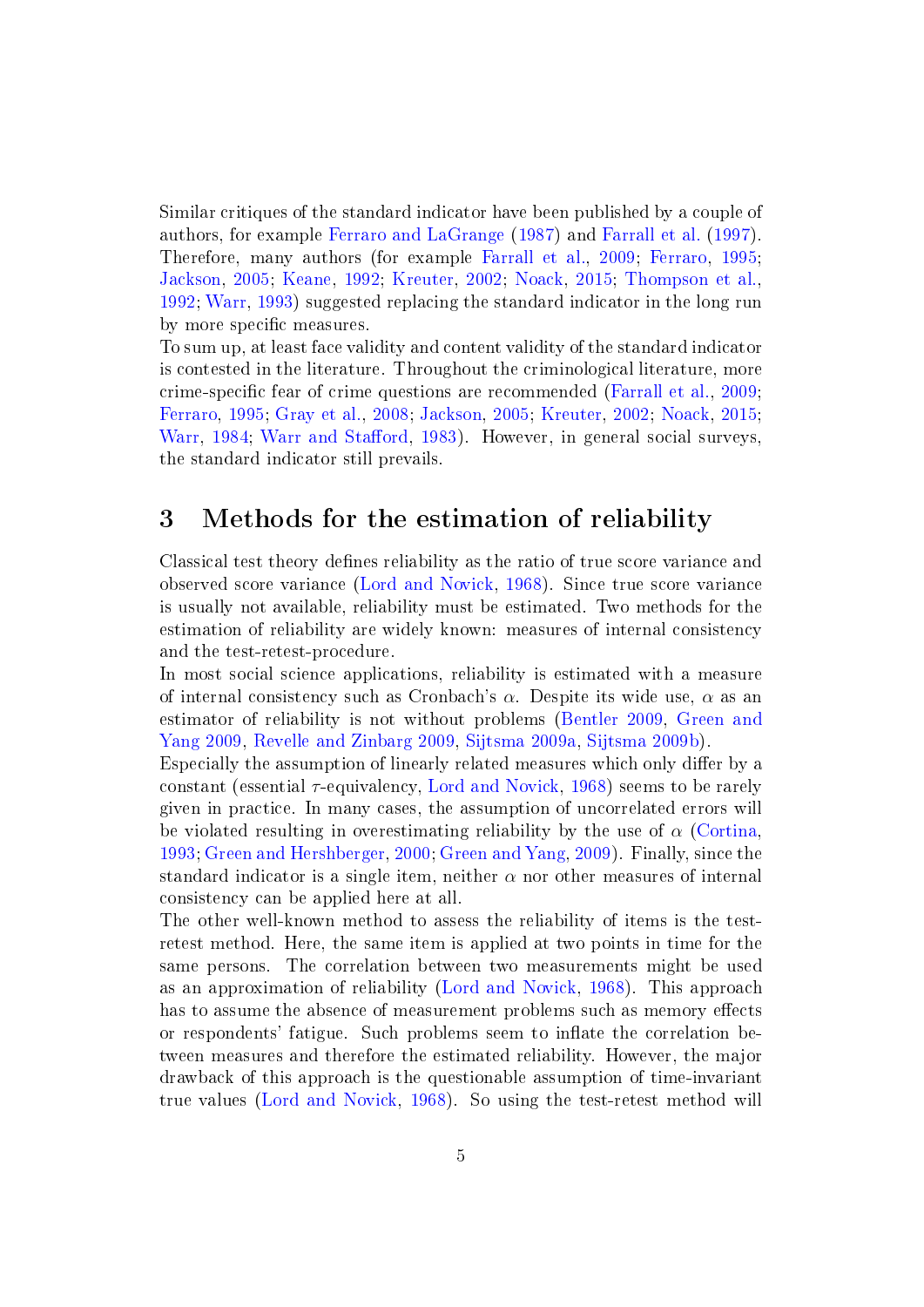probably suffer from memory effects if the time between two measurements is short, or might suffer from changes in the true scores if the time between two measurements is long. Therefore, the test-retest method is rarely used for the estimation of reliability in surveys.

To overcome the problem of time-invariant scores, two aspects of a measurement should be clearly distinguished: The squared correlation between observed and true scores (reliability) and the temporal stability of a true score, measured by the correlation between true scores at two adjacent points in time. In survey settings, the most common problem concerns the measurement of a single variable at several timepoints where the assumption of time-invariant true scores seems unlikely. For the separate estimation of stability and reliability in these kind of problems, different methods have been proposed in the statistical literature. The most widely discussed [\(Al](#page-19-2)[win,](#page-19-2) [2007;](#page-19-2) [Coenders et al.,](#page-19-11) [1999;](#page-19-11) [Saris and Gallhofer,](#page-21-7) [2007\)](#page-21-7) approach is the family of quasi-Markov simplex models. Given at least three waves of data, these models allow for dynamic true values by decomposing change in true change and fluctuations due to measurement error.

The family of quasi-Markov simplex models can be most easily explained by a path model (see Fig [1\)](#page-7-0). Quasi-Markov simplex models consist of two parts: a measurement model, which relates the manifest measures to the latent variables, and a structural model, which defines the relation of the latent variables. Interdependence between the underlying latent variables is modelled by a Markov process. In this class of models, the distribution of a latent variable at time t depends only on its distribution at time  $t - 1$ . Earlier timepoints have only indirect effects on  $t$  [\(Alwin,](#page-19-2) [2007\)](#page-19-2).

In matrix notation, the reduced form of the quasi-Markov simplex model is given by

$$
x = \Lambda_x \xi + \varepsilon \tag{1}
$$

$$
= \Lambda_x (I - B)^{-1} \zeta + \varepsilon \tag{2}
$$

and

$$
\Sigma_{xx} = \Lambda_x (I - B)^{-1} \Psi (I - B')^{-1} \Lambda_x' + \Theta^2
$$
 (3)

where x defines the  $(P \times 1)$  vector of observed scores,  $(I - B)$  represents the difference between the  $(P \times P)$  identity matrix I and the  $(P \times P)$  matrix B of regression coefficients linking the adjacent timepoints t and  $t - 1$ . In this notation,  $\zeta$  represents the  $(P \times 1)$  vector of true score disturbances,  $\xi$  is the  $(P \times 1)$  vector of true values and  $\varepsilon$  is the  $(P \times 1)$  vector of measurement errors.  $\Psi$  is defined as  $(P \times P)$  variance-covariance diagonal matrix of true score disturbances that contains the variances in the main diagonal.  $\Theta^2$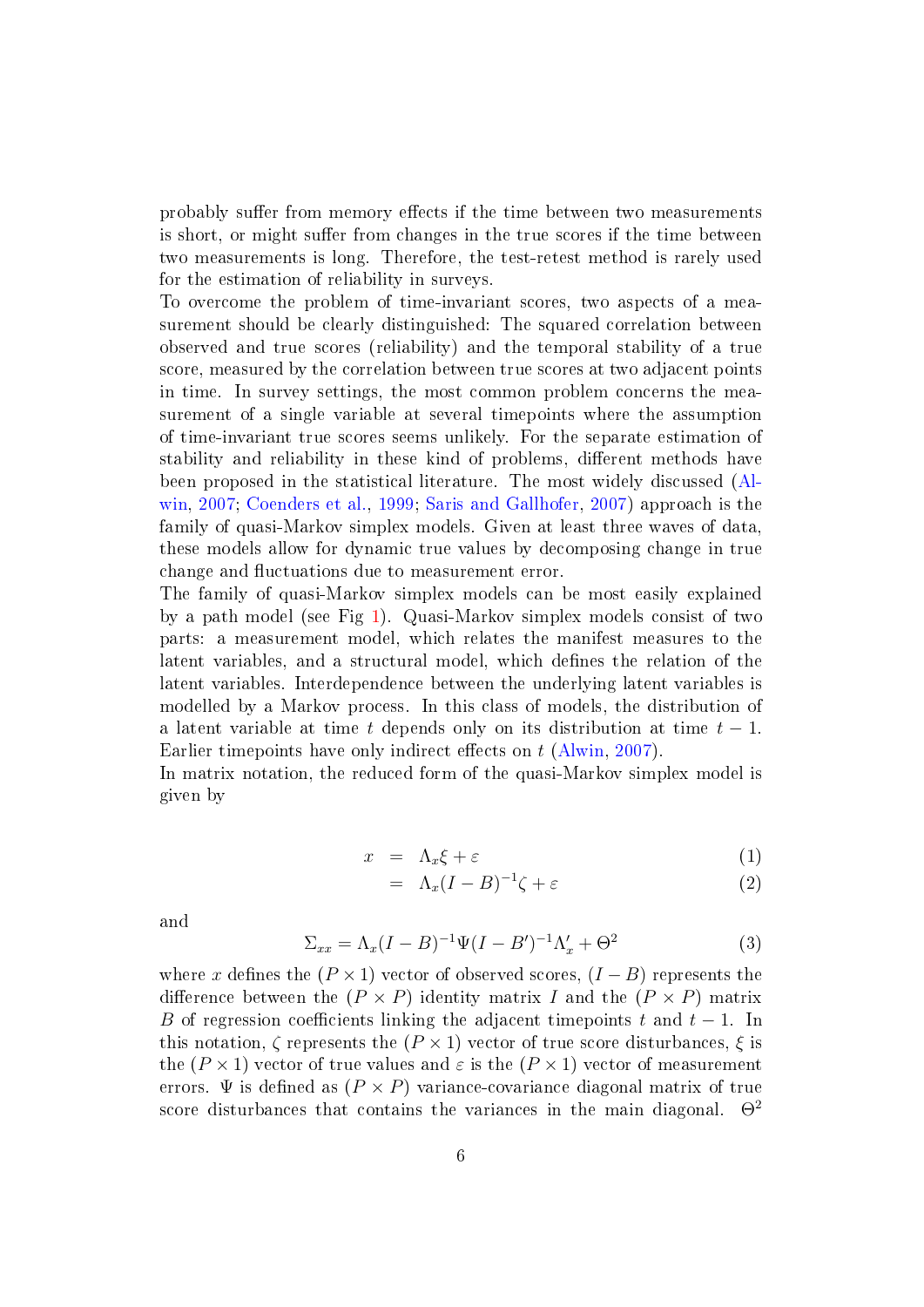

<span id="page-7-0"></span>Figure 1: Path diagram of a four-wave quasi-Markov simplex model

represents the variance-covariance diagonal matrix of measurement errors.  $\Lambda_x$  is fixed to an identity matrix [\(Alwin,](#page-19-2) [2007\)](#page-19-2).

The models of [Heise](#page-20-12) [\(1969\)](#page-20-12) and [Wiley and Wiley](#page-23-0) [\(1970\)](#page-23-0) are the best-known simplex models. The major difference between the models is the use of a correlation matrix in the [Heise](#page-20-12) model, whereas the model of [Wiley and](#page-23-0) [Wiley](#page-23-0) uses a covariance matrix. As a consequence, the [Heise-](#page-20-12)model assumes constant reliabilities over different points in time, whereas the reliabilities can vary in the [Wiley and Wiley](#page-23-0) model. In turn, the residual variances are assumed to be constant over time in the Wiley model [\(Alwin and Krosnick,](#page-19-12) [1991\)](#page-19-12). In the following, the approach proposed by [Wiley and Wiley](#page-23-0) is used. Even if the differences tend to be only minor in general  $(A\text{lwin}, 2007)$  $(A\text{lwin}, 2007)$ , not assuming constant reliabilities seems to be more plausible.

Since the degrees of freedom for both models and  $P$  waves are given by

$$
df = \frac{1}{2}(P(P+1)) - 2P,
$$
\n(4)

these models possess two degrees of freedom in a panel with four waves. The models are therefore over-identified [\(Bollen,](#page-19-13) [1989\)](#page-19-13). Hence, their goodness of fit can be tested with fit-indices for structural equation models such as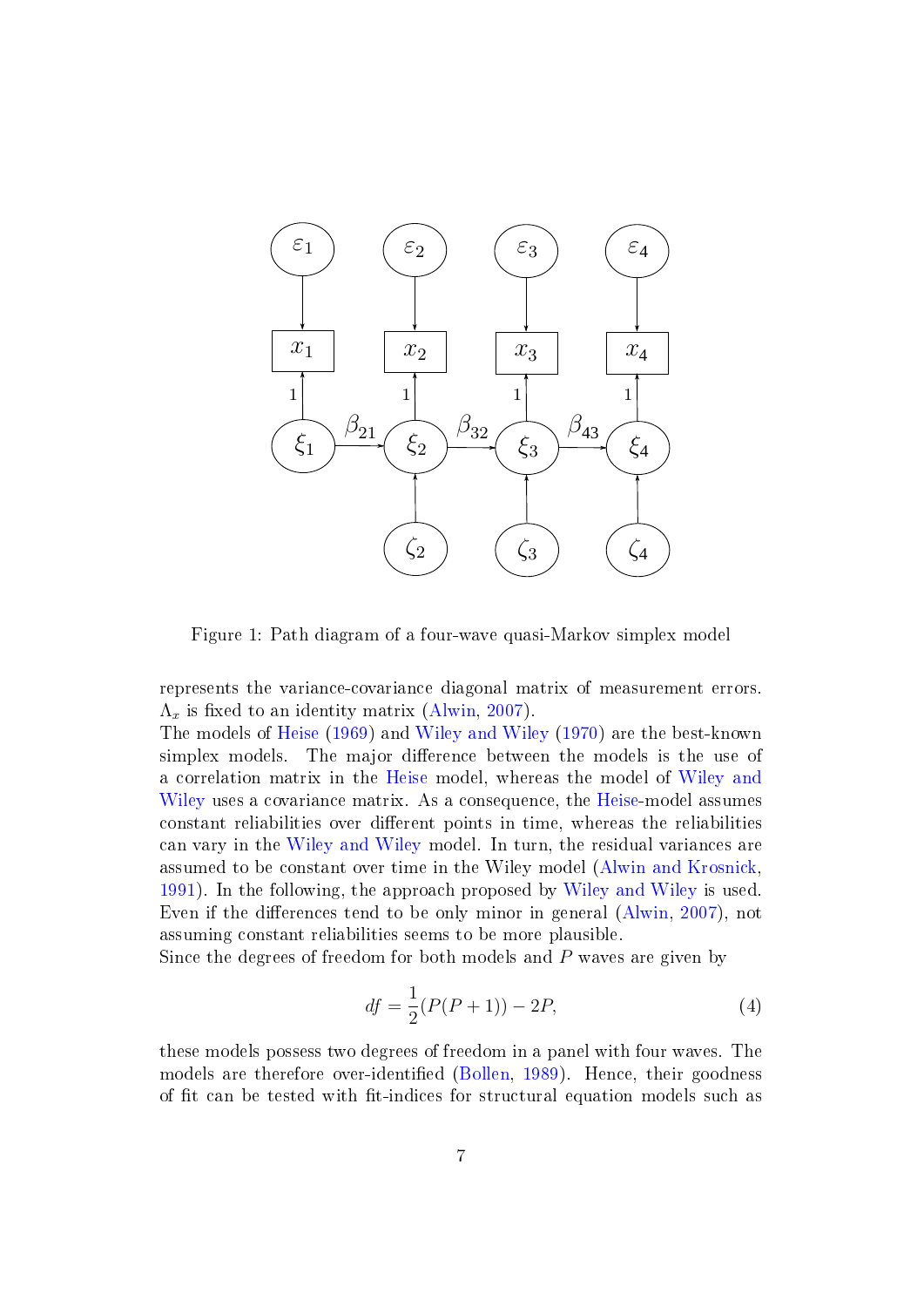RMSEA [\(Alwin,](#page-19-2) [2007;](#page-19-2) [Raykov and Marcoulides,](#page-21-8) [2006\)](#page-21-8).[1](#page-8-0)

Since the assumption of a multivariate normal distribution makes no sense for categorical data [\(Loehlin,](#page-21-9) [2004\)](#page-21-9), we follow the recommendation of [Jagodzin](#page-20-13)[ski and Kühnel](#page-20-13) [\(1987\)](#page-20-13) regarding the computation of structural equation models for categorical items and do not use the Maximum Likelihood method. For estimation, polychoric covariances with time-invariant thresholds and a variant of the Weighted Least Squares-estimator (WLS, [Browne,](#page-19-14) [1984\)](#page-19-14) were used. This variant is known as Diagonally Weighted Least Squares (DWLS) and does not require sample sizes as large as does the WLS approach [\(Kaplan,](#page-20-14) [2000\)](#page-20-14).

Overall, eight parameters need to be estimated in the four-wave [Wiley and](#page-23-0) [Wiley-](#page-23-0)model: The variance  $\text{Var}(\xi_1)$  of the true scores at the first wave, for which  $\xi_1 = \zeta_1$  applies, three lag-1 regression coefficients  $\beta_{21}$ ,  $\beta_{32}$  and  $\beta_{43}$ which connect the true scores over time, three true score residual variances  $\text{Var}(\zeta_2)$ ,  $\text{Var}(\zeta_3)$  and  $\text{Var}(\zeta_4)$  at the last three waves, and the error variance of the measuring instrument  $\text{Var}(\varepsilon)$ , which is constrained to be equal over time [\(Alwin,](#page-19-2) [2007\)](#page-19-2).

Given this model reliability  $\rho_t^2$  can then be estimated with

<span id="page-8-1"></span>
$$
\rho_1^2 = \frac{\text{Var}(\zeta_1)}{\text{Var}(\zeta_1) + \text{Var}(\varepsilon)}
$$
\n
$$
\rho_2^2 = \frac{\beta_{21}^2 \text{Var}(\zeta_1) + \text{Var}(\zeta_2)}{\beta_{21}^2 \text{Var}(\zeta_1) + \text{Var}(\zeta_2) + \text{Var}(\varepsilon)}
$$
\n
$$
\rho_3^2 = \frac{\beta_{32}^2 (\beta_{21}^2 \text{Var}(\zeta_1) + \text{Var}(\zeta_2)) + \text{Var}(\zeta_3)}{\beta_{32}^2 (\beta_{21}^2 \text{Var}(\zeta_1) + \text{Var}(\zeta_2)) + \text{Var}(\zeta_3) + \text{Var}(\varepsilon)}
$$
\n
$$
\rho_4^2 = \frac{\beta_{43}^2 (\beta_{32}^2 (\beta_{21}^2 \text{Var}(\zeta_1) + \text{Var}(\zeta_2)) + \text{Var}(\zeta_3)) + \text{Var}(\zeta_4)}{\beta_{43}^2 (\beta_{32}^2 (\beta_{21}^2 \text{Var}(\zeta_1) + \text{Var}(\zeta_2)) + \text{Var}(\zeta_3)) + \text{Var}(\zeta_4) + \text{Var}(\varepsilon)}
$$
\n(5)

Accordingly, stability  $\gamma_{t+1,t}$  is estimated with

<span id="page-8-2"></span>
$$
\gamma_{21} = \beta_{21} \frac{\sqrt{\text{Var}(\zeta_1)}}{\sqrt{\beta_{21}^2 \text{Var}(\zeta_1) + \text{Var}(\zeta_2)}}
$$
\n
$$
\gamma_{32} = \beta_{32} \frac{\sqrt{\beta_{21}^2 \text{Var}(\zeta_1) + \text{Var}(\zeta_2)}}{\sqrt{\beta_{32}^2 (\beta_{21}^2 \text{Var}(\zeta_1) + \text{Var}(\zeta_2)) + \text{Var}(\zeta_3)}}
$$
\n
$$
\gamma_{43} = \beta_{43} \frac{\sqrt{\beta_{32}^2 (\beta_{21}^2 \text{Var}(\zeta_1) + \text{Var}(\zeta_2)) + \text{Var}(\zeta_3)}}{\sqrt{\beta_{43}^2 (\beta_{32}^2 (\beta_{21}^2 \text{Var}(\zeta_1) + \text{Var}(\zeta_2)) + \text{Var}(\zeta_3)) + \text{Var}(\zeta_4)}}.
$$
\n(6)

<span id="page-8-0"></span><sup>&</sup>lt;sup>1</sup>For a panel with three waves, both models are saturated with  $df = 0$  and  $\chi^2 = 0$ . Therefore, a panel with at least 4 waves is needed to test the goodness of fit for the estimated model.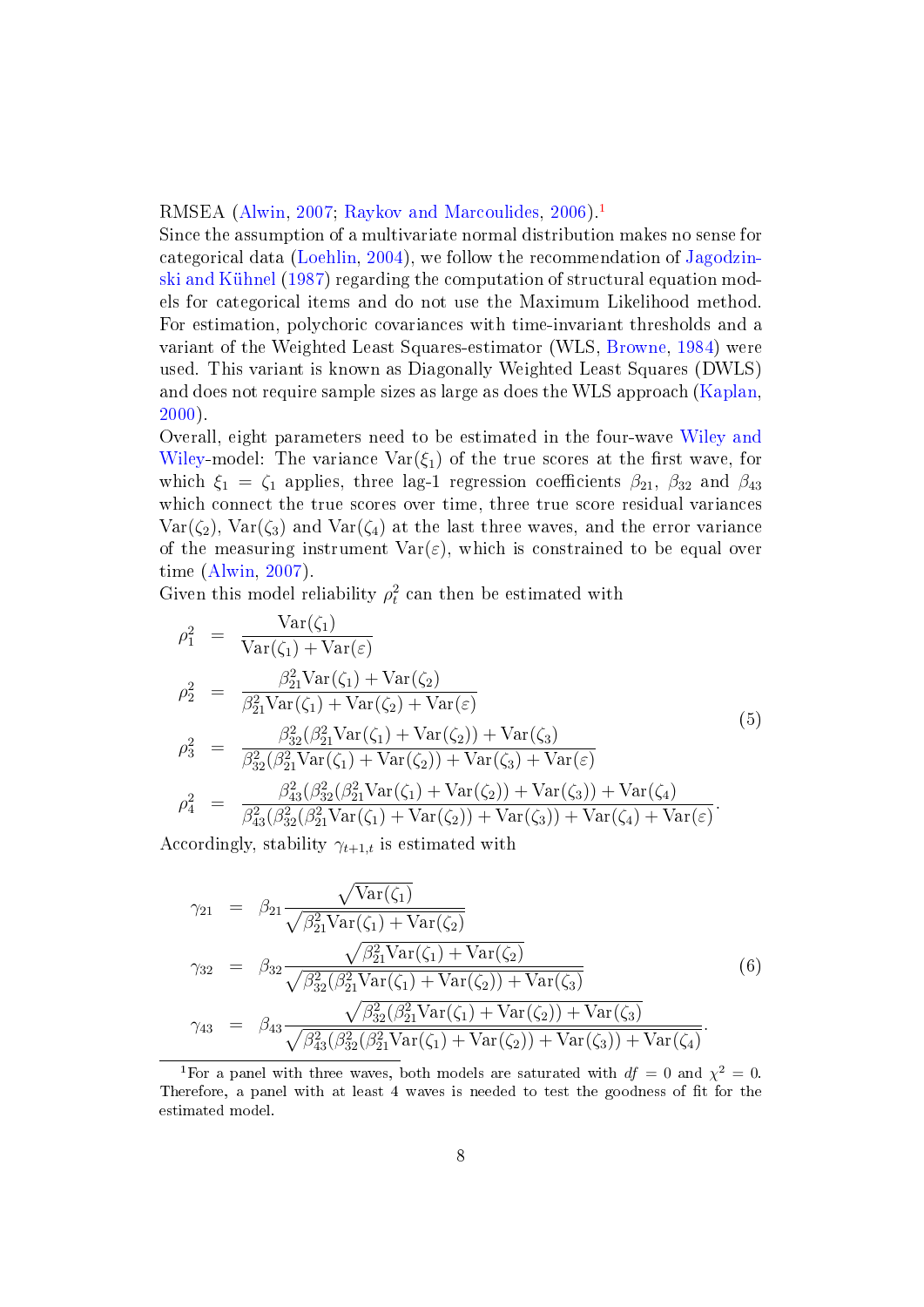Since the paper of [Wiley and Wiley](#page-23-0) [\(1970\)](#page-23-0) only covers the case of a three wave panel, we added the derivation of  $\beta_{43}$  and  $\gamma_{43}$  in appendix [C.](#page-18-0)

#### <span id="page-9-0"></span>4 Data

As explained above, for an identified Wiley model a panel study with at least four waves is needed. Since inference to general populations was intended, surveys of subgroups such as students, children or offenders are not suited. The same logic excluded panels confined to deprived geographical regions. These requirements limited strongly the number of available studies. Despite an intensive search in academic data repositories and the literature, we were not able to locate a single study until the combined data of BHPS [\(University](#page-22-9) [of Essex,](#page-22-9) [2009\)](#page-22-9) and UKHLS [\(University of Essex,](#page-22-10) [2013\)](#page-22-10) became available for scientific use in 2014 (described below). To the best of our knowledge, BHPS/UKHLS is currently the only general population data set with this indicator and more than three waves.

The data set used here has two two sources: The British Household Panel Survey (BHPS) and the United Kingdom Household Longitudinal Survey (UKHLS), which is known to its respondents as Understanding Society. The UKHLS "both replaces and incorporates" the BHPS [\(Boreham et al.,](#page-19-15) [2012,](#page-19-15) 1). As of wave 2, the UKHLS "consists of all members from the BHPS sample who were still active at Wave 18 in the BHPS and who had not refused consent to be issued as part of the Understanding Society sample [\(McFall,](#page-21-10) [2013,](#page-21-10) 31).

The BHPS started as an annual survey in 1991, interviewing each adult member of a household (children are treated as adults and interviewed once they turn 16 years old), resulting in a sample of more than 5.000 households and approximately 10.000 individuals in Great Britain south of the Caledonian canal and excluding Northern Ireland. Initial selection of households for the first BHPS-panel wave used a two-stage stratified systematic design. The mode of data collection changed from paper-and-pencil (PAPI) to computerassisted personal interview (CAPI) as of wave 9 [\(Taylor et al.,](#page-22-11) [2009\)](#page-22-11).

From the BHPS, all waves are used, where the classical fear of crime indicator "how safe do you feel walking alone in this area after dark?" was asked. These are waves 7, 12 and 17. The fieldwork for these waves was done between August 1997 and May 1998 for wave 7, from September 2002 to April 2003 for wave 12 and from September 2007 to April 2008 for wave 17 [\(Taylor et al.,](#page-22-11) [2009\)](#page-22-11). In the UKHLS, the classical fear of crime indicator was used in wave 3. The UKHLS-fieldwork for wave 3 took place between January 2011 and December 2012, but almost 95% of BHPS-respondents were interviewed in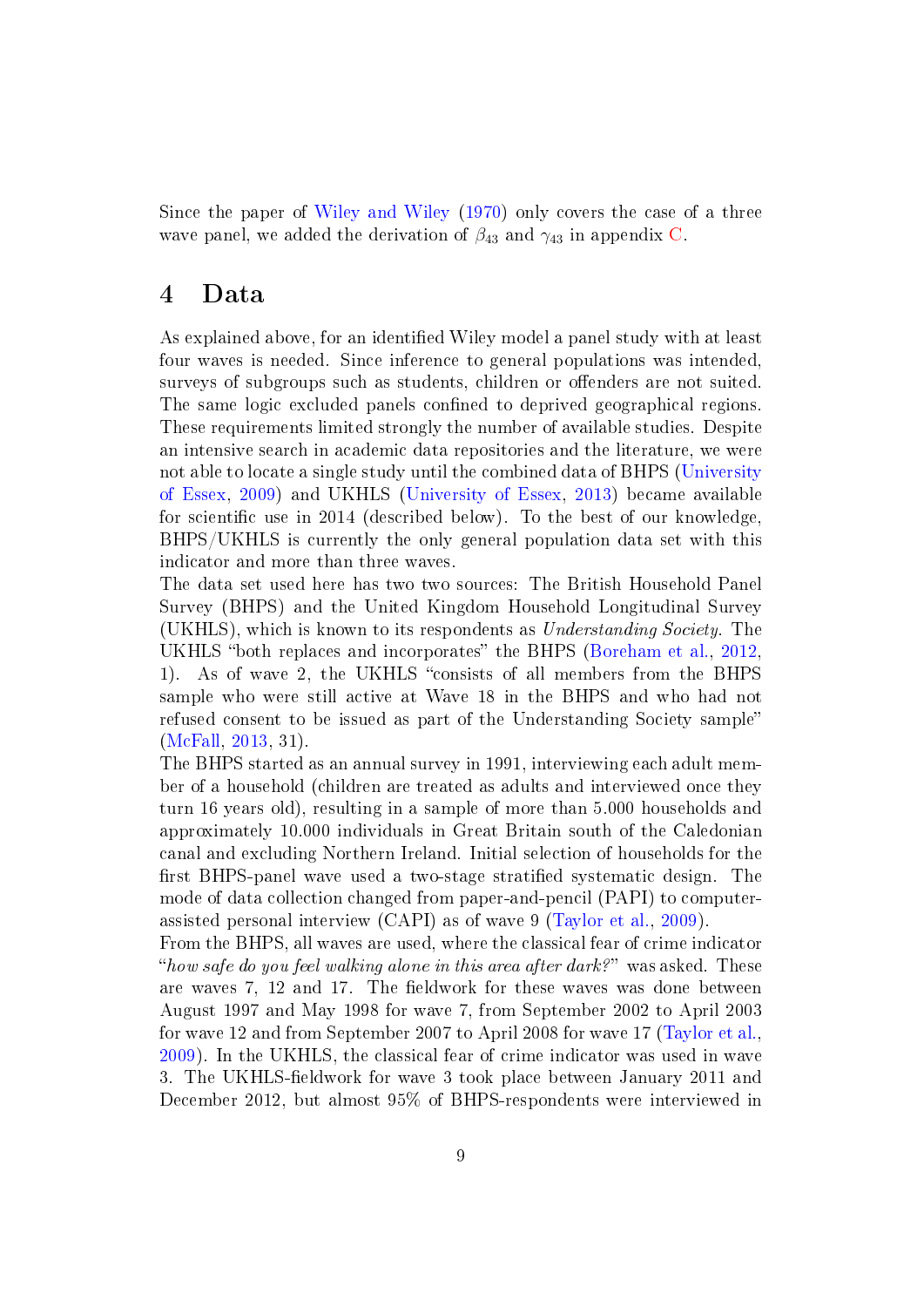2011. The mode of data collection for the individual adult questionnaires was CAPI, just as in the BHPS [\(Scott and Jessop,](#page-22-12) [2013\)](#page-22-12).

Overall 2851 respondents answered the fear of crime indicator in all four waves. Weighting the data would lead to the exclusion of 767 observations, since respondents who did not respond at each wave up to and including the latest wave [\(Taylor et al.,](#page-22-11) [2009\)](#page-22-11) received a longitudinal weight of zero. Therefore, it is possible that a respondent has answered the fear of crime indicator each time it was part of the questionnaire, but drops out of the analysis due to a zero weight because he or she did not participate in some other wave were the indicator was not asked. For the analysis intended here, this seems to be a suboptimal use of the available data, since about 27% of the respondents who answered the fear of crime-indicator in all four waves would be excluded. Because of that, the analysis is based on the unweighted data set, including the 767 respondents with zero weights.<sup>[2](#page-10-1)</sup>

# <span id="page-10-0"></span>5 Exploration of gender differences in response behaviour to the fear of crime indicator

As mentioned in section [2,](#page-3-0) based on the criminological literature, it is anticipated that the response patterns of men and women differ. To explore this, parallel coordinate plots of the response profiles are used here [\(Insel](#page-20-15)[berg,](#page-20-15) [2009\)](#page-20-15). To avoid problems by overplotting due to the categorical nature of the fear of crime indicators, jittering and  $\alpha$ -blending [\(Cleveland,](#page-19-16) [1993;](#page-19-16) [Theus,](#page-22-13) [2008\)](#page-22-13) was applied. For plotting, R [\(R Core Team,](#page-21-11) [2014\)](#page-21-11) with Lattice [\(Sarkar,](#page-21-12) [2014\)](#page-21-12) were used.

Since different response profiles for male and female respondents were expected, separate profiles were plotted. Fig.  $2$  shows the resulting parallel coordinate plots for male and female respondents of the BHPS/UKHLS data. The tendency of male respondents to assign themselves to categories labelled as "safe" is obvious. Few female respondents choose the category "very safe". About 81% of male respondents as opposed to 47% of female respondents feel "(very) safe" at all four points in time. Female respondents show great variability in their responses, whereas male respondents are almost exclusively confined to transitioning between the categories "safe" and "very safe". Due to this preliminary analysis, the [Wiley and Wiley-](#page-23-0)model is estimated separately for male and female respondents.

<span id="page-10-1"></span><sup>2</sup>Comparisons of covariance matrices based on weighted and unweighted data sets using Box M-tests yield insignificant differences. Furthermore, results for model parameters as well as reliability and stability coefficients are nearly the same for weighted and unweighted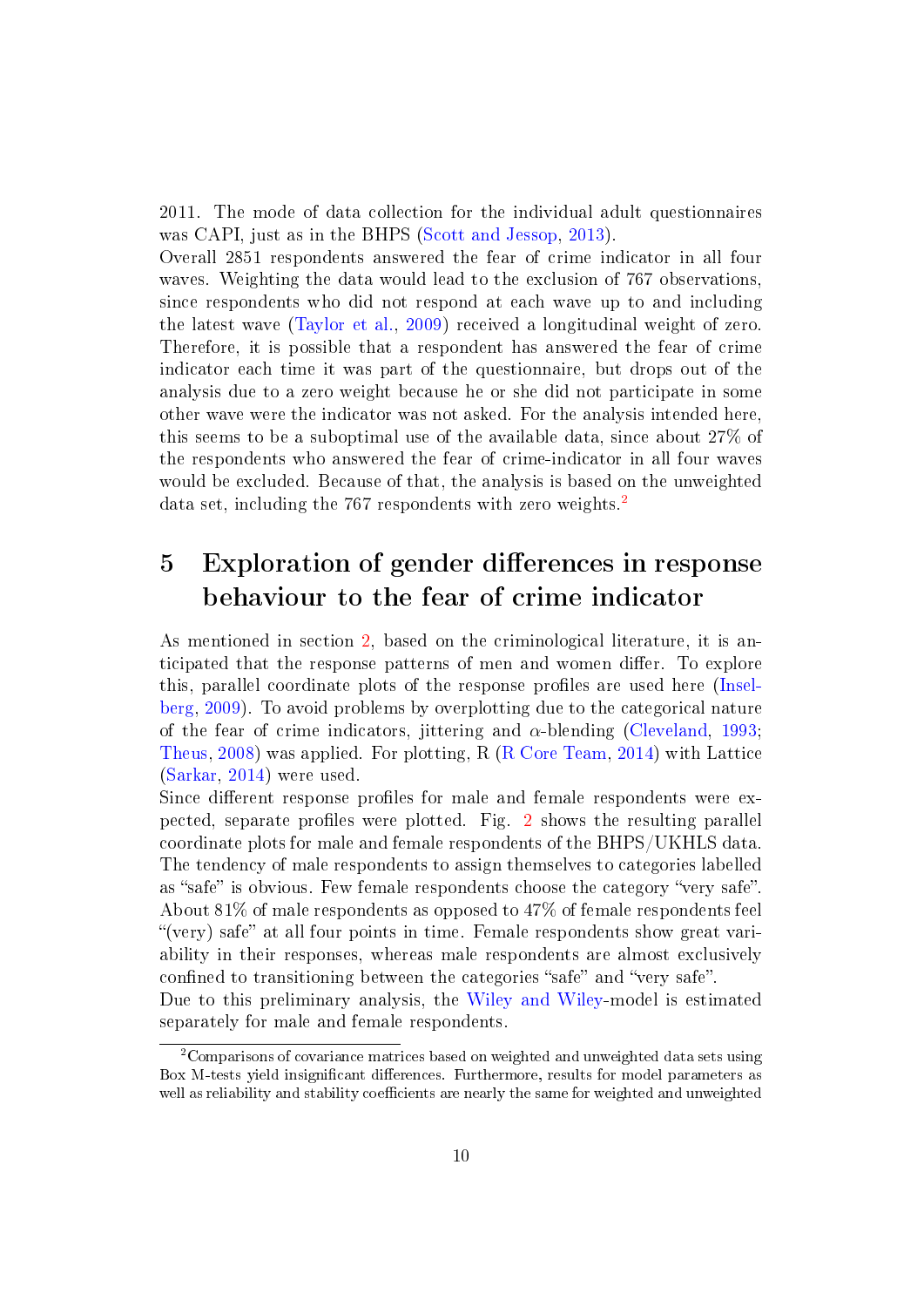

<span id="page-11-0"></span>Figure 2: Response profiles on the standard indicator for 1505 male and 1346 female respondents in the BHP/UKHLS panel

### 6 Estimation results

Lisrel 9.2 (Scientific Software International, [2015\)](#page-22-14) was used for the computation. Table [1](#page-12-0) shows the estimates for the eight parameters for all respondents as well as separated for male and female respondents. Using these estimates and the equations  $(5)$  and  $(6)$  give the final estimates for reliability and stability shown in Table [2.](#page-12-1)

All goodness of fit measures shown in Table [1](#page-12-0)  $(\chi^2, \mathrm{RMSEA}, \mathrm{TLI}, \mathrm{CFI}, \mathrm{SRMR};$ see [Loehlin,](#page-21-9) [2004\)](#page-21-9) indicate a more than reasonable fit of the model in all three populations considered. Each estimated coefficient is significantly different from zero with the exception of  $\text{Var}(\zeta_4)$  for female respondents. Given 24 estimated parameters this may be simply a random outlier. Considering the acceptable fit indices, the model seems to fit the data quite well.

The main results of this study are the estimated reliabilities and stabilities given in Table [2.](#page-12-1) For the total sample, the stability estimates are above 0.8 for all waves, and between .771 and .899 for the subgroups.

At first sight, the fact that reliabilities  $\rho_1^2$ ,  $\rho_2^2$  and  $\rho_3^2$  are higher for the total sample than for both subgroups may be surprising. Given the definition of reliability as the ratio of true score variance to observed variance, the observed pattern is most likely the result of reduced true score variance in the subgroups. Considering the observed response profiles in Figure [2,](#page-11-0) this reduction in true score variance in both subgroups might be plausible.

data.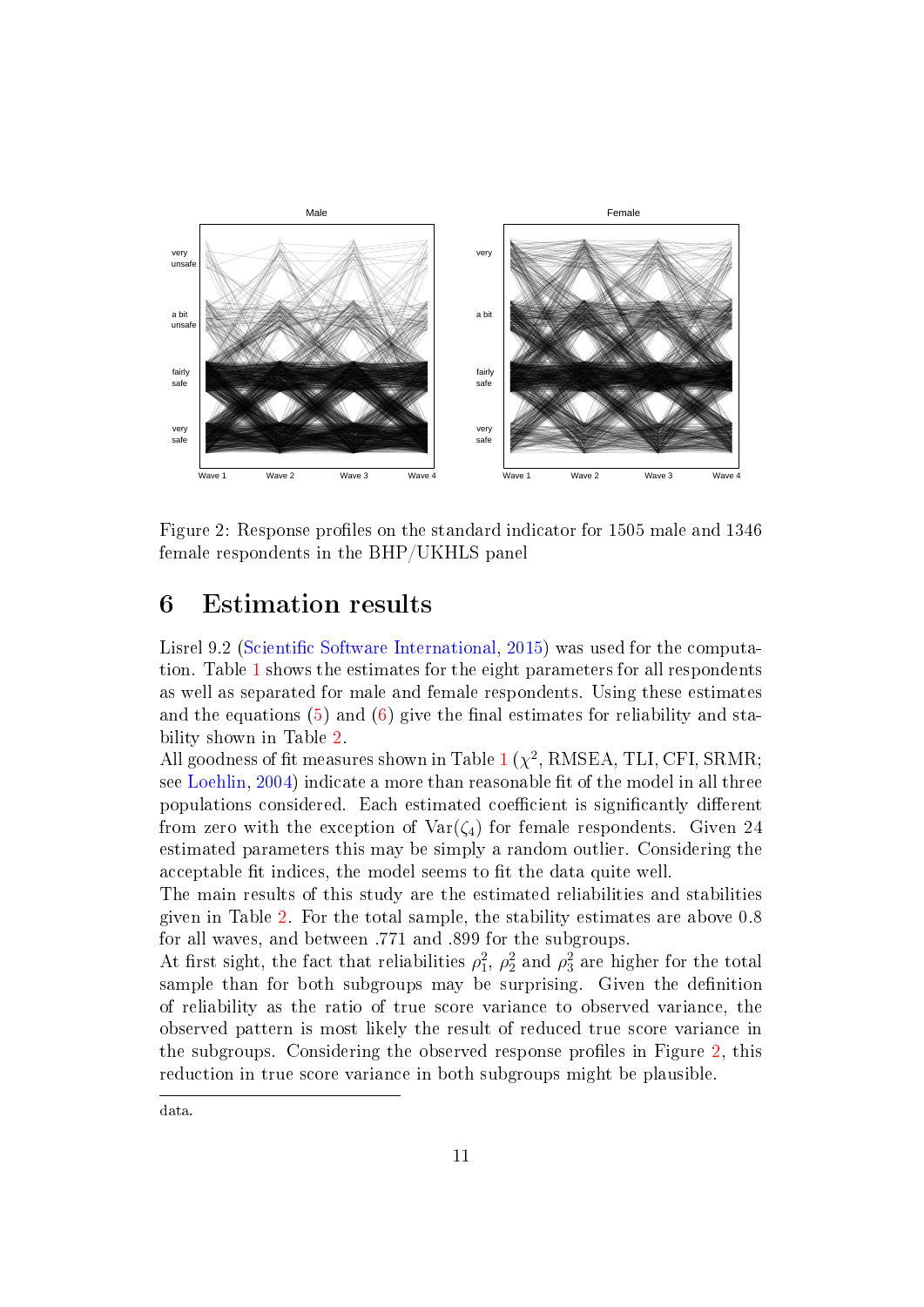<span id="page-12-0"></span>

|                    |                | All                     |                 | Male                    |                | Female                  |
|--------------------|----------------|-------------------------|-----------------|-------------------------|----------------|-------------------------|
|                    | $\hat{\theta}$ | $\hat{\sigma}_{\theta}$ | $\ddot{\theta}$ | $\hat{\sigma}_{\theta}$ | $\hat{\theta}$ | $\hat{\sigma}_{\theta}$ |
| $\beta_{21}$       | .805           | (.059)                  | .857            | (.114)                  | .726           | (.083)                  |
| $\beta_{32}$       | .879           | (.031)                  | .943            | (.061)                  | .877           | (.053)                  |
| $\beta_{43}$       | .887           | (.031)                  | .878            | (.055)                  | .832           | (.046)                  |
| $Var(\zeta_1)$     | .366           | (.026)                  | .206            | (.028)                  | .344           | (.038)                  |
| $Var(\zeta_2)$     | .109           | (.023)                  | .094            | (.029)                  | .124           | (.031)                  |
| $Var(\zeta_3)$     | .073           | (.013)                  | .061            | (.020)                  | .095           | (.020)                  |
| $Var(\zeta_4)$     | .065           | (.029)                  | .104            | (.039)                  | .054           | (.041)                  |
| $Var(\varepsilon)$ | .167           | (.017)                  | .149            | (.021)                  | .177           | (.025)                  |
| $\chi^2_{df=2}$    | 2.342          | $p = .310$              | 3.200           | $p = 0.202$             | 0.685          | $p = .710$              |
| <b>RMSEA</b>       |                | 0.029                   |                 | 0.051                   |                | 0.000                   |
| TLI                |                | 0.996                   |                 | 0.986                   |                | 1.001                   |
| <b>CFI</b>         |                | 0.999                   |                 | 0.995                   |                | 1.000                   |
| SRMR               |                | 0.007                   |                 | 0.013                   |                | 0.006                   |
| $\boldsymbol{n}$   |                | 2851                    |                 | 1505                    |                | 1346                    |

Table 1: Wiley and Wiley parameter estimates and goodness of fit measures for the standard fear of crime using merged BHPS/UKHLS data.

<span id="page-12-1"></span>Table 2: Wiley and Wiley reliability and stability estimates for the standard fear of crime indicator for the merged BHPS/UKHLS data.

|                                 | All  | Male | Female |
|---------------------------------|------|------|--------|
| $\rho_1^2$                      | .687 | .580 | .660   |
| $\rho_2^2$                      | .675 | .622 | .633   |
| $\rho_3^2$                      | .671 | .652 | .651   |
| $\rho_{\scriptscriptstyle A}^2$ | .666 | .682 | .615   |
| $\gamma_{21}$                   | .828 | .785 | .771   |
| $\gamma_{32}$                   | .886 | .884 | .844   |
| $\gamma_{43}$                   | .897 | .821 | .899   |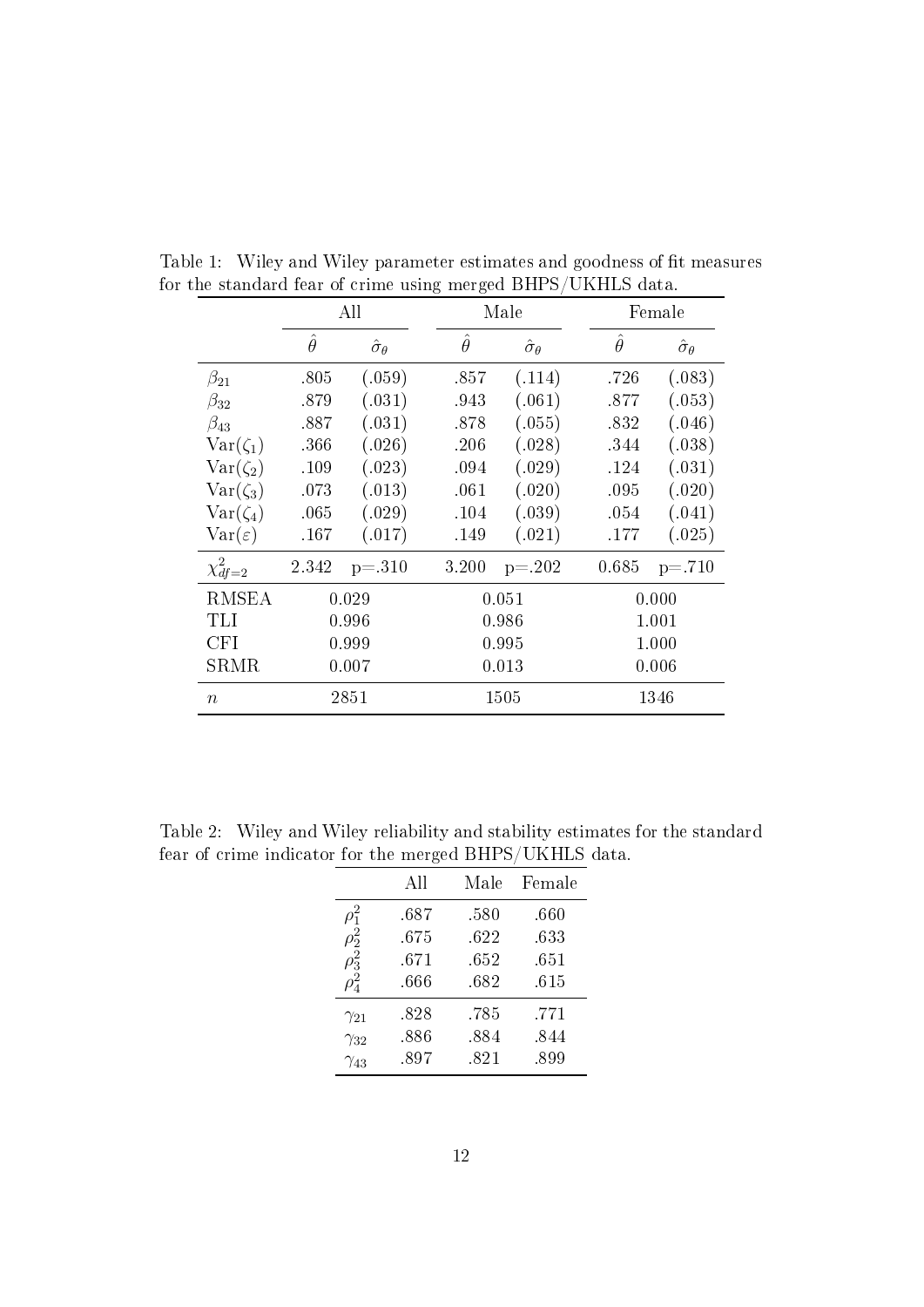

<span id="page-13-0"></span>Figure 3: Comparison of reliability estimates: Standard indicator and four attitude items in the BHPS/UKLS. Estimates from Table [B.1](#page-17-0) in the appendix.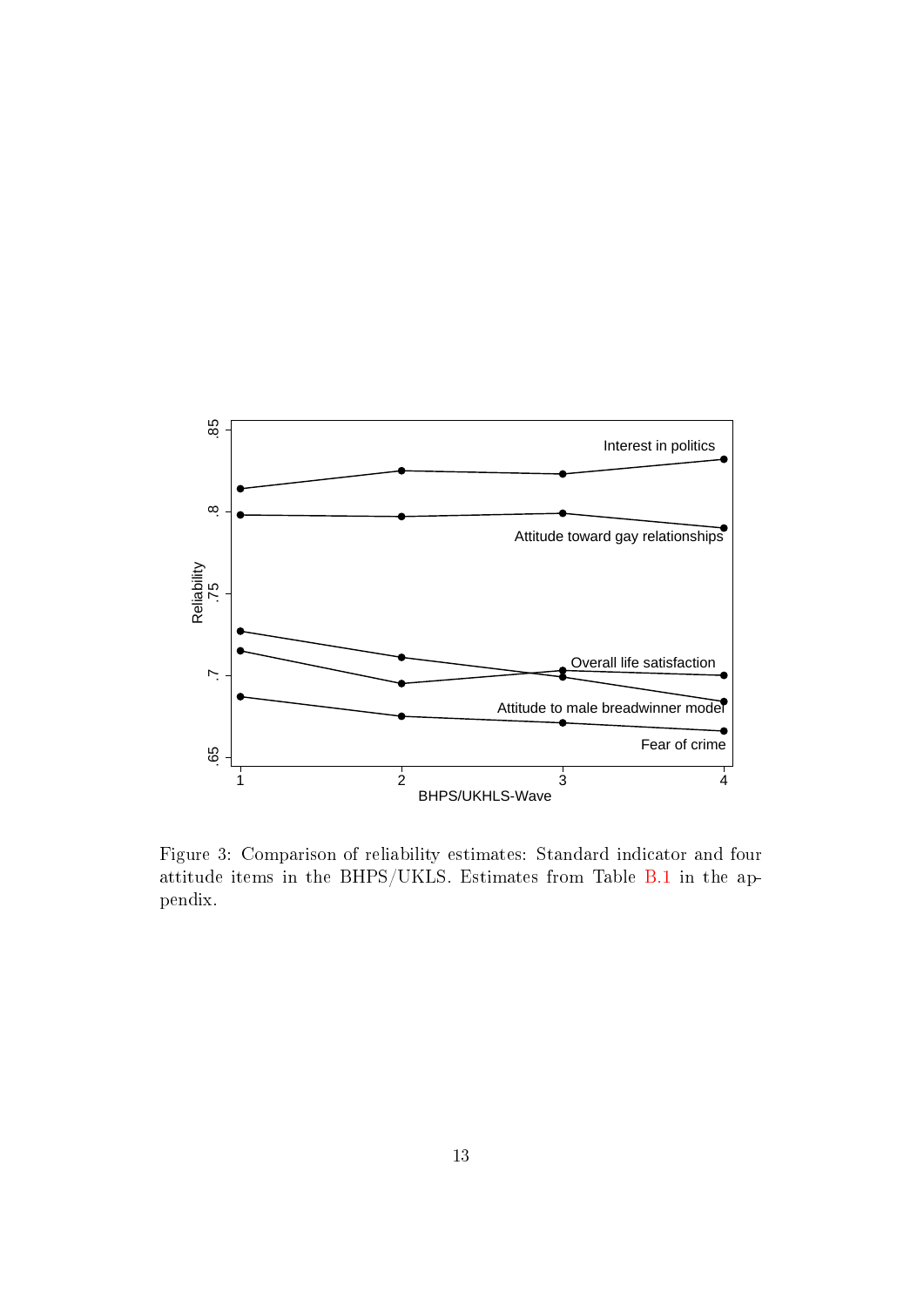As there is no generally accepted or well-proven absolute threshold for the reliability of a single item in social research, it might be useful to compare the standard indicator with other attitude items in the BHPS/UKLS. We deliberately selected attitudes which we expected to be stable at least for some years (attitude to male breadwinner model), two items with expected average reliability (gay relationships and interest in politics, [Alwin,](#page-19-2) [2007;](#page-19-2) [Prior,](#page-21-13) [2010\)](#page-21-13) and an item which is known for its low reliability (overall life satisfaction, [Lucas and Donnellan,](#page-21-14) [2012;](#page-21-14) [Schimmack et al.,](#page-21-15) [2010\)](#page-21-15). The questions and estimates are given in the appendix (Table  $B.1$ ). To make comparisons easier, the results are presented as a lineplot (see Figure [3\)](#page-13-0). At each point in time, the standard indicator has a lower reliability than all other items selected here. Furthermore, at all points in time stability of the indicator is lower all other estimated stabilities.

### 7 Discussion

Reliabilities between 0.67 and 0.69 for the total sample and 0.58 to 0.68 for the subgroups are better results than expected, given the critical discussion of the standard indicator in the literature. However, there are no fixed cutoff values for reliabilities which might permit the classification of items as acceptable or not. In most applications for reliability estimates, reliability is applied to a test consisting of multiple items. Therefore, most discussions of reliability focus on tests. Since the standard fear of crime indicator is not a scale but a single item, standard guidelines such as 0.7 as minimum value should be considered with caution.

In general, the popular  $0.7$ -cutoff seems to be a misinterpretation of the recommendations in the psychometric literature [\(Lance et al.,](#page-21-16) [2006\)](#page-21-16). For example, [Nunnally](#page-21-17) [\(1967,](#page-21-17) 226) states that a satisfactory level of reliability  $($ ...) depends on how a measure is being used. In the early stages of research on predictor tests or hypothesized measures of a construct, one saves time and energy by working with instruments that have only modest reliability, for which purpose reliabilities of .60 or .50 will suffice." But if " $(...)$  important decisions are made with respect to specific test scores, a reliability of .90 is the minimum that should be tolerated, and a reliability of .95 should be considered the desirable standard." Surveys are not used to make important decisions on individuals, but after 50 years of research on fear of crime, it could hardly be considered to be in its early stages.

So an estimated reliability of 0.67 is certainly not suitable for psychometric purposes, but it might be sufficient for some research purposes, for example comparing aggregated measurements for small geographical areas based on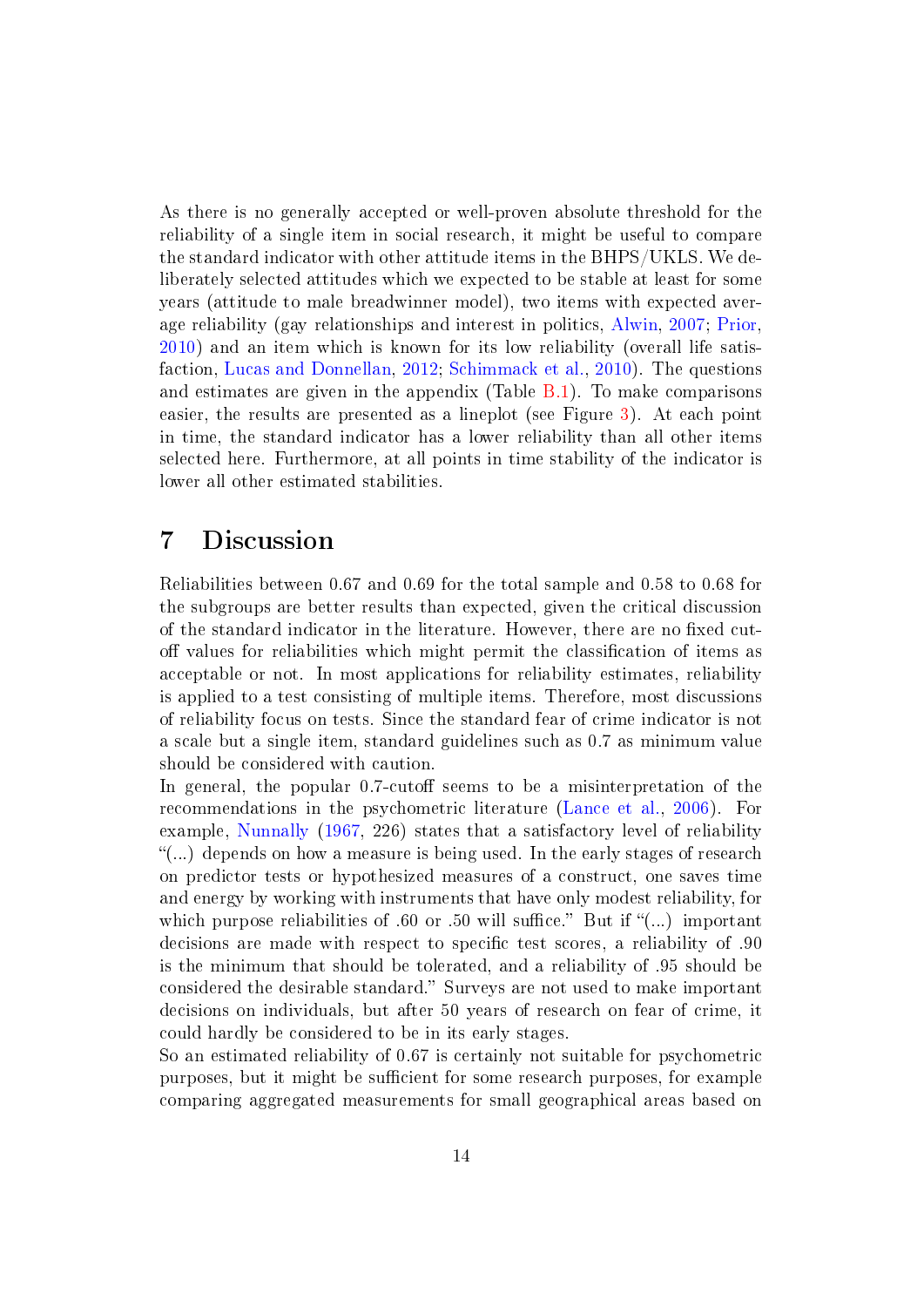large numbers of observations.

Therefore, comparison data for single item reliability estimates of survey measures in general populations might be helpful for evaluation of the standard indicator. Recently, two comprehensive studies on survey reliabilities based on simplex models have been published.

[Alwin](#page-19-2) [\(2007\)](#page-19-2) used the National Election Study (NES), the American Changing Lives Panel (ACL) and the Study of American Families (SAF) to estimate reliabilities of common survey items. The table in the Appendix of his book contains 488 estimates, of which 448 relate to respondents' self-reports. Most of these (347) concern nonfacts. [Alwin](#page-19-2) [\(2007\)](#page-19-2) gives a mean reliability of 0.634 for this subset. Using a digitized version of the Alwin table, we computed a mean reliability for all items of 0.670, with a median of 0.667. The reliability estimates  $(0.666-0.687)$  of the standard fear of crime indicator in the BHPS/UKLS would be close to the 50% percentile of the Alwin estimates. The worst reliability estimate in the BHPS/UKLS (0.552; male respondents wave 1-2) corresponds to the 26% percentile in the Alwin table.

More recently, [Hout and Hastings](#page-20-16) [\(2012\)](#page-20-16) published reliability and stability estimates of 281 items of the General Social Survey (GSS) three-wave panel (2006, 2008, 2010). For 97 items concerning beliefs and values, they reported 0.690 as mean reliability (median: 0.706). For 63 attitude items, a mean reliability of 0.664 (median 0.658) was observed. This is very close to the estimates reported here.

To summarize the discussion, reliability of the standard fear of crime indicator does not approach psychometric standards for clinical use, but this is true for many other survey items. It should be kept in mind that 50% of all items in both studies cited above have lower reliabilities. Therefore, reliability is either not a central problem of the fear of crime indicator or a central problem of at least half the other items in social science research. We tend to the second interpretation. Improving the measurement of core concepts such as fear of crime seems to us to be of utmost importance. Therefore we hope that the standard indicator of fear of crime will be replaced by offense-specific measures based on rational choice framework (such as [Winkel](#page-23-5) [\(1981\)](#page-23-5) recommended over 30 Years ago) in the near future. Testing the measurement properties of such a theoretically based reconstruction of fear of crime is subject of our ongoing research.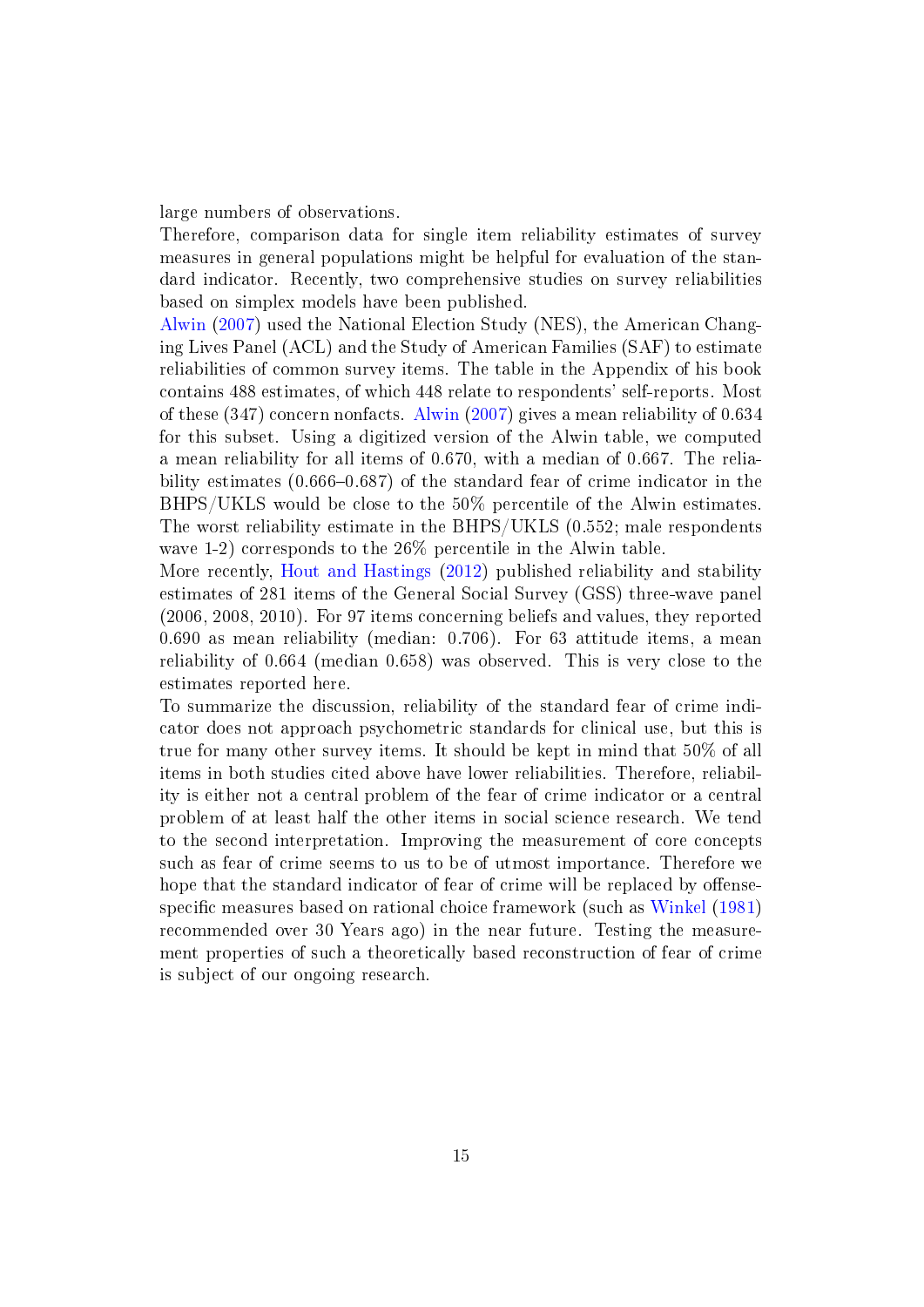# Appendix

## A Questions used in the BHPS/UKHLS

Attitude toward gay relationships: Do you personally agree or disagree with the following statements. [Homosexual relationships are always wrong.]

1 Strongly agree

2 Agree

3 Neither agree nor disagree

4 Disagree

5 Strongly disagree

Interest in politics: How interested would you say you are in politics?

Would you say you are

1 Very interested

2 Fairly interested

3 Not very interested

4 Not at all interested

Attitude to male breadwinner model: Here are some questions about family life. Do you personally agree or disagree ... [A husband's job is to earn money; a wife's job is to look after the home and family]

1 Strongly agree

2 Agree

3 Neither agree nor disagree

4 Disagree

5 Strongly disagree

Overall life satisfaction: Here are some questions about how you feel about your life. Please tick the number which you feel best describes how dissatisfied or satisfied you are with the following aspects of your current situation.

1 Not satisfied at all  $-7$  Completely satisfied

Using the same scale how dissatisfied or satisfied are you with your life overall?

1 Not satisfied at all  $-7$  Completely satisfied

Fear of crime: How safe do you feel walking alone in this area after dark?

1 Very safe

2 Fairly safe

3 A bit unsafe

4 Very unsafe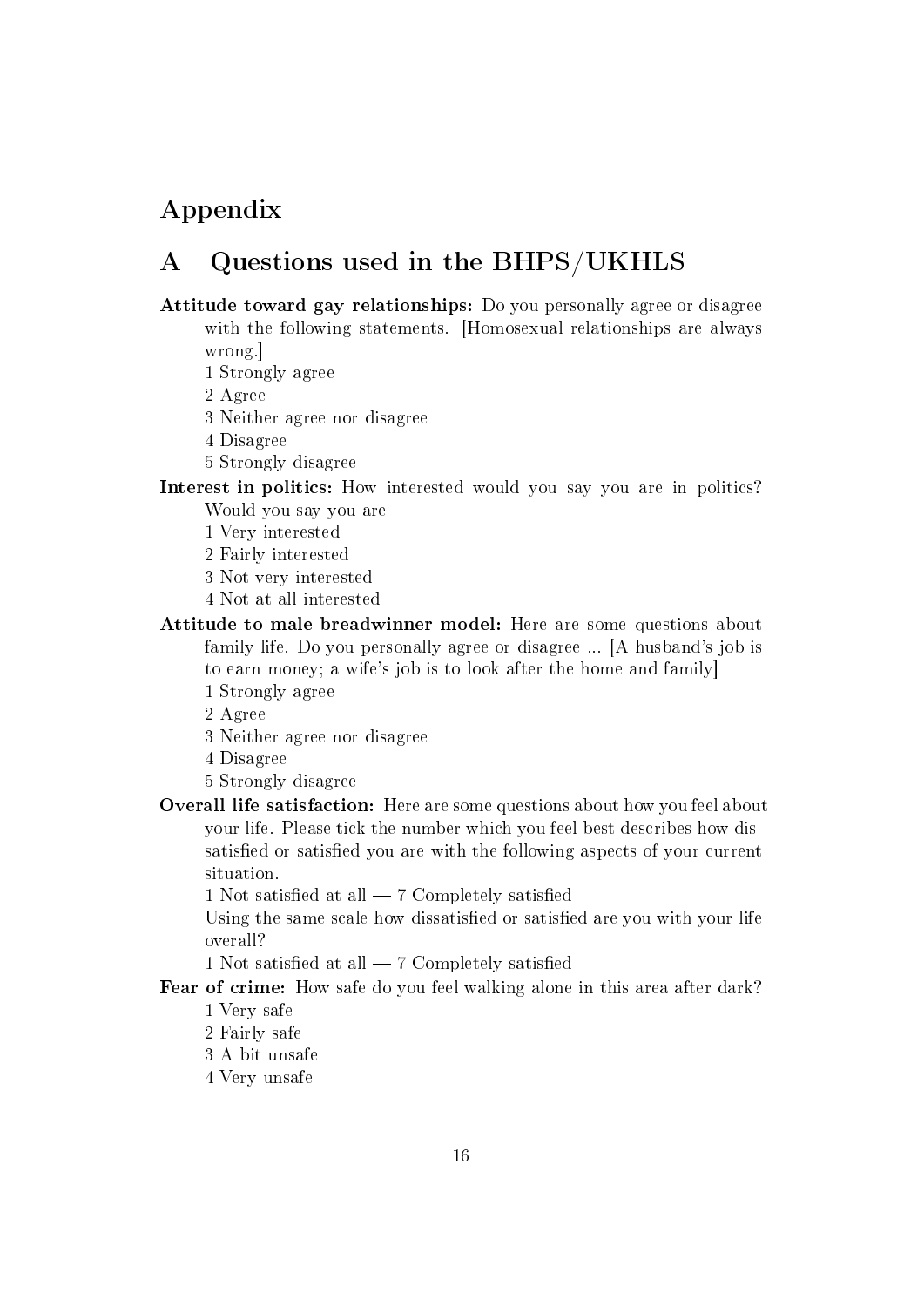<span id="page-17-0"></span>

|                 | Fear of<br>crime                                       | gay relationships<br>Attitude toward | breadwinner model<br>Attitude to male                  | Overall life<br>satisfaction | Interest in<br>politics       |
|-----------------|--------------------------------------------------------|--------------------------------------|--------------------------------------------------------|------------------------------|-------------------------------|
|                 | $0.675$<br>189.0                                       | 0.798                                |                                                        | 0.715<br>0.695               | $0.825\,$<br>$0.814\,$        |
|                 | 0.671                                                  | 0.799<br>1620                        | $\begin{array}{c} 0.727 \\ 0.711 \\ 0.699 \end{array}$ | 0.703                        | 0.823                         |
|                 | 0.666                                                  | 0.790                                | 0.684                                                  | 0.700                        | 0.832                         |
| $\gamma_{21}$   | 0.828                                                  | 0.972                                | $0.965\,$                                              | 0.885                        | 0.984                         |
| $\gamma_{32}$   | 0.886                                                  | 0.976                                | 0.956                                                  | 0.967                        | 0.980                         |
| $\gamma_{43}$   | 0.897                                                  | 0.986                                | 1.005                                                  | 0.936                        | 0.972                         |
| $\chi^2_{df=2}$ | $2.342, p=0.310$                                       | $4.197, p=0.123$                     | $1.116, p=0.572$                                       |                              | 4.373, p=0.112 1.867, p=0.393 |
| RMSEA           | 0.029                                                  | 0.037                                | 0.010                                                  | 0.024                        | 0.021                         |
|                 | 0.996                                                  | 0.997                                | 1.000                                                  | 0.998                        | 0.999                         |
| CFI             | 0.999                                                  | 0.999                                | 1.000                                                  | 0.999                        | 1.000                         |
| <b>SRMR</b>     | 1.007                                                  | 0.004                                | 0.002                                                  | 0.005                        | 0.003                         |
|                 | 2851                                                   | 9329                                 | 9829                                                   | 10931                        | 12214                         |
| BHPS-waves      | ": Wave c is the third UKHLS wave<br>glqc <sup>t</sup> | Inpr                                 | kmoq                                                   | opqr                         | opqr                          |

Table B.1: Reliability and Stability estimates for the standard indicator and 4 other attitude items in the BHPS/UKLS.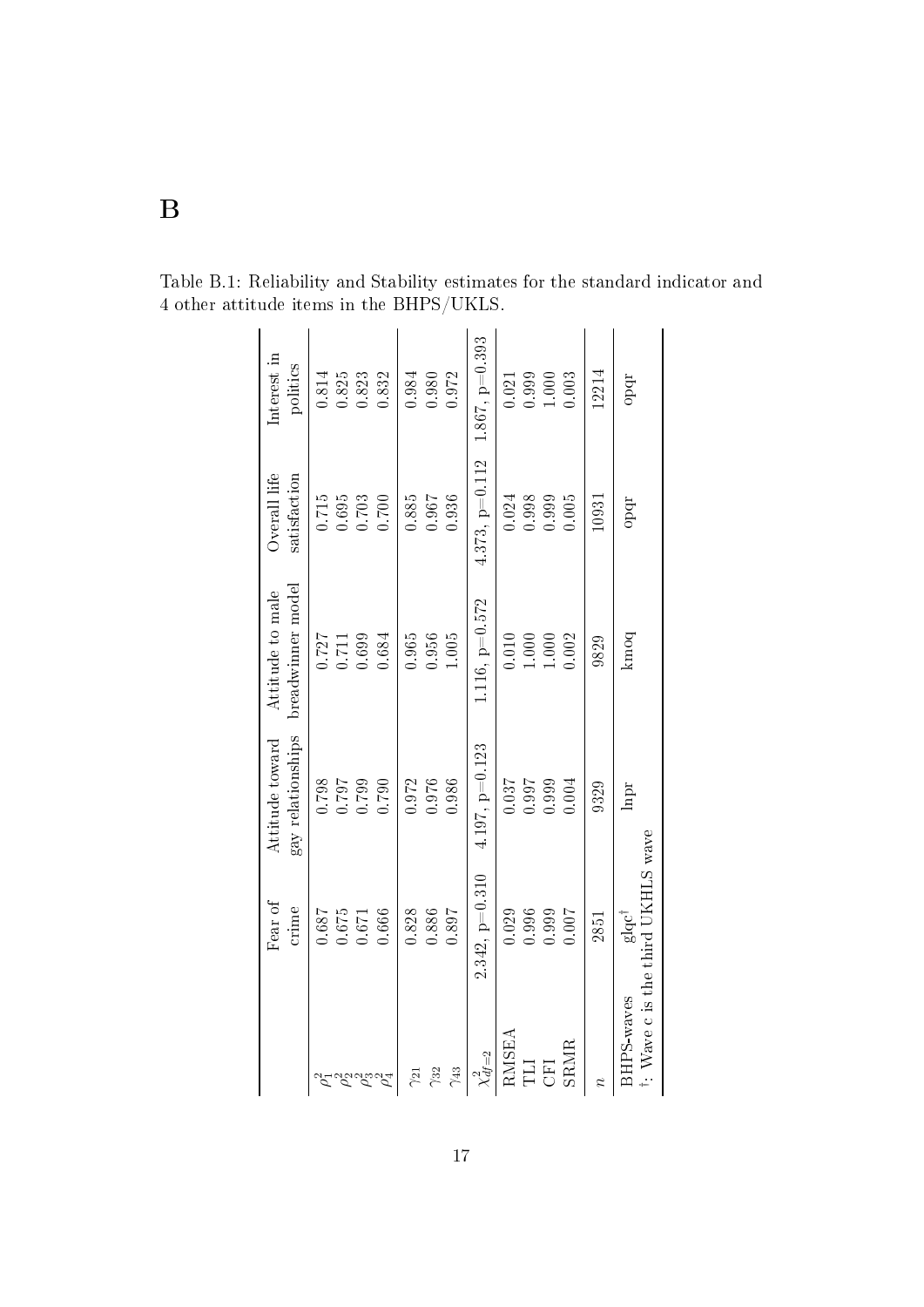# <span id="page-18-0"></span>C Notes on the estimation of reliability and stability in a 4-wave panel

For the derivation of the estimating equations for waves 1 to 3, see [Wiley and](#page-23-0) [Wiley](#page-23-0) [\(1970\)](#page-23-0). Extending the formulae for wave 4 is straight forward, given that

$$
Var(\xi_4) = \beta_{43}^2(\beta_{32}^2(\beta_{21}^2 Var(\zeta_1) + Var(\zeta_2)) + Var(\zeta_3)) + Var(\zeta_4)
$$

and

$$
Var(x_4) = Var(\xi_4) + Var(\varepsilon).
$$

Reliabilities are defined by [Wiley and Wiley](#page-23-0) [\(1970,](#page-23-0) 112-114) as

$$
\rho_t^2 = \frac{\text{Var}(\xi_t)}{\text{Var}(x_t)} = \frac{\text{Var}(\xi_t)}{\text{Var}(\xi_t) + \text{Var}(\varepsilon)}
$$

following the standard psychometric definition by [Lord and Novick](#page-21-3) [\(1968\)](#page-21-3) which leads to

$$
\rho_4^2 = \frac{\beta_{43}^2(\beta_{32}^2(\beta_{21}^2 \text{Var}(\zeta_1) + \text{Var}(\zeta_2)) + \text{Var}(\zeta_3)) + \text{Var}(\zeta_4)}{\beta_{43}^2(\beta_{32}^2(\beta_{21}^2 \text{Var}(\zeta_1) + \text{Var}(\zeta_2)) + \text{Var}(\zeta_3)) + \text{Var}(\zeta_4) + \text{Var}(\varepsilon)}.
$$

Stability for two adjacent points in time  $\gamma_{t+1,t}$  is defined by [Wiley and Wiley](#page-23-0) [\(1970,](#page-23-0) 114-115) as correlation between the true scores  $\xi_t$  and  $\xi_{t+1}$ . Transformation of  $\beta_{t+1,t}$  by multiplication with the factor

$$
\sqrt{\frac{\text{Var}(\xi_t)}{\text{Var}(\xi_{t+1})}}
$$

gives the correlation between  $\xi_t$  and  $\xi_{t+1}$ 

$$
\gamma_{43} = \beta_{43} \frac{\sqrt{\beta_{32}^2(\beta_{21}^2 \text{Var}(\zeta_1) + \text{Var}(\zeta_2)) + \text{Var}(\zeta_3)}}{\sqrt{\beta_{43}^2(\beta_{32}^2(\beta_{21}^2 \text{Var}(\zeta_1) + \text{Var}(\zeta_2)) + \text{Var}(\zeta_3)) + \text{Var}(\zeta_4)}}.
$$

This could also be obtained by requesting the "completely standardized solution" for  $\beta_{t+1,t}$  in Lisrel which gives the standardized latent regression coefficients.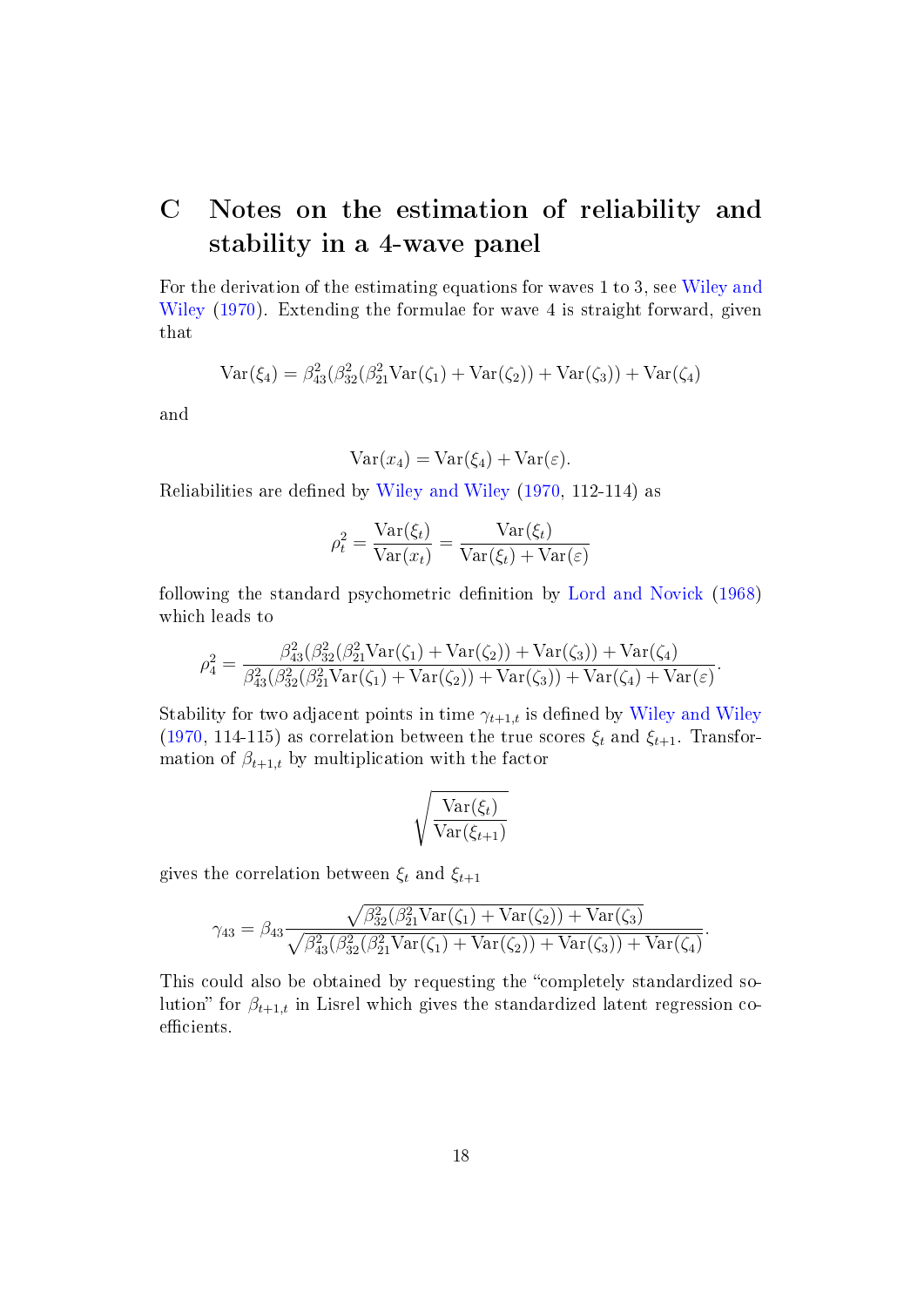#### References

- <span id="page-19-1"></span>Alwin, D. F. (1989). Problems in the estimation and interpretation of the reliability of survey data. Qual. Quant.,  $23:277-331$ .
- <span id="page-19-2"></span>Alwin, D. F. (2007). Margins of Error: A Study of Reliability in Survey Measurement. Wiley, Hoboken.
- <span id="page-19-12"></span>Alwin, D. F. and Krosnick, J. A. (1991). The reliability of survey attitude measurement: The influence of question and respondent attributes. Sociol. Methods Res.,  $20:139-181$ .
- <span id="page-19-9"></span>Bentler, P. M. (2009). Alpha, dimension-free, and model-based internal consistency reliability. *Psychometrika*,  $74:137-143$ .
- <span id="page-19-13"></span>Bollen, K. A. (1989). Structural Equations with Latent Variables. Wiley, New York.
- <span id="page-19-15"></span>Boreham, R., Boldysevaite, D., and Killpack, C. (2012). UKHLS: Wave 1 Technical Report. Institute for Social and Economic Research, University of Essex, Colchester.
- <span id="page-19-14"></span>Browne, M. W. (1984). Asymptotically distribution-free methods for the analysis of covariance structures. Br. J. Math. Stat. Psychol., 37:62 83.
- <span id="page-19-16"></span>Cleveland, W. S. (1993). Visualizing Data. Hobart Press, Summit.
- <span id="page-19-11"></span>Coenders, G., Saris, W. E., Batista-Foguet, J. M., and Andreenkova, A. (1999). Stability of three-wave simplex estimates of reliability. Struct. Equ. Modeling,  $6:135-157$ .
- <span id="page-19-10"></span>Cortina, J. M. (1993). What is coefficient alpha? an examination of theory and applications. J. Appl. Psychol.,  $78:98-104$ .
- <span id="page-19-4"></span>Farrall, S., Bannister, J., Ditton, J., and Gilchrist, E. (1997). Questioning the measurement of the "fear of crime": Findings from a major methodological study. *Brit. J. Criminol.*,  $37:658-679$ .
- <span id="page-19-0"></span>Farrall, S., Jackson, J., and Gray, E. (2009). Social Order and the Fear of Crime in Contemporary Times. Oxford University Press, Oxford.
- <span id="page-19-8"></span>Ferraro, K. F. (1995). Fear of Crime: Interpreting Victimization Risk. State University of New York Press, Albany.
- <span id="page-19-7"></span>Ferraro, K. F. (1996). Women's fear of victimization: Shadow of sexual assault? Soc. Forces,  $75:667-690$ .
- <span id="page-19-6"></span>Ferraro, K. F. and LaGrange, R. (1987). The measurement of fear of crime.  $Social. Inq. 57:70-101.$
- <span id="page-19-3"></span>Franklin, T. W., Franklin, C. A., and Fearn, N. E. (2008). A multilevel analysis of the vulnerability, disorder, and social integration models of fear of crime. Soc. Justice. Res.,  $21:204-227$ .
- <span id="page-19-5"></span>Garofalo, J. (1979). Victimization and the fear of crime. J. Res. Crime.  $Deling.$ , 16:80-97.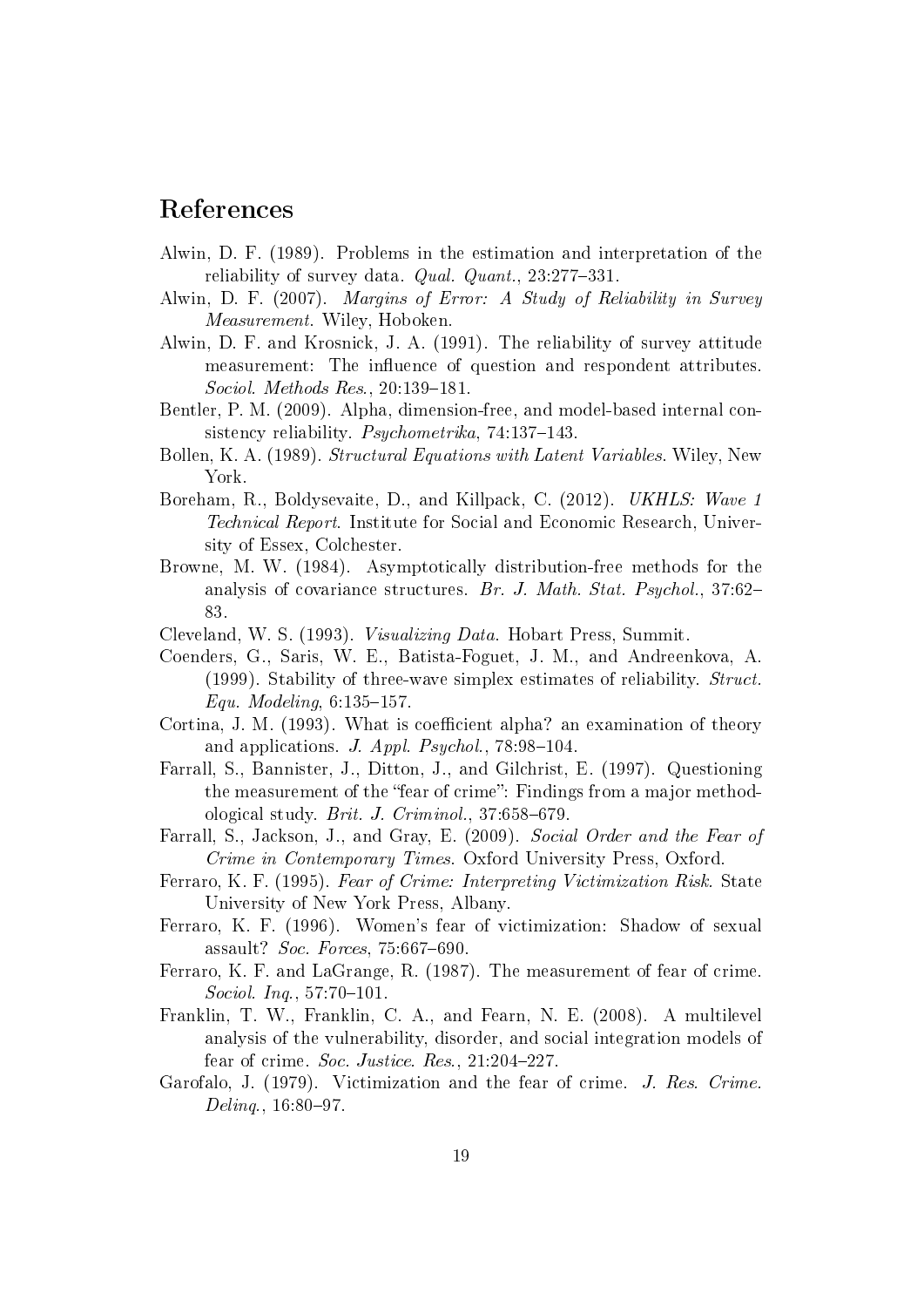- <span id="page-20-6"></span>Goodey, J. (1997). Boys don't cry. masculinities, fear of crime and fearlessness. *Brit. J. Criminol.*,  $37:401-418$ .
- <span id="page-20-9"></span>Gray, E., Jackson, J., and Farrall, S. (2008). Reassessing the fear of crime. Eur. J. Criminol., 5:363-380.
- <span id="page-20-11"></span>Green, S. B. and Hershberger, S. L. (2000). Correlated errors in true score models and their effect on coefficient alpha. Struct. Equ. Modeling. 7:251-270.
- <span id="page-20-10"></span>Green, S. B. and Yang, Y. (2009). Commentary on coefficient alpha: A cautionary tale. Psychometrika,  $74:121-135$ .
- <span id="page-20-3"></span>Hale, C. (1996). Fear of crime: A review of the literature. Int. Rev. Victi $mology, 4:79-150.$
- <span id="page-20-12"></span>Heise, D. R. (1969). Separating reliability and stability in test-retest correlation. Am. Sociol. Rev.,  $34:93-101$ .
- <span id="page-20-16"></span>Hout, M. and Hastings, O. P. (2012). Reliability and stability estimates for the GSS core items from the three-wave panels, 2006-2010. GSS Methodological Report 119, University of California, Berkely.
- <span id="page-20-1"></span>Hummelsheim, D., Hirtenlehner, H., Jackson, J., and Oberwittler, D. (2011). Social insecurities and fear of crime: a cross-national study on the impact of welfare state policies on crime-related anxieties. Eur. Sociol.  $Rev.$ ,  $27:327-345.$
- <span id="page-20-15"></span>Inselberg, A. (2009). Parallel Coordinates: VISUAL Multidimensional Geometry and its Applications. Springer, New York.
- <span id="page-20-4"></span>Jackson, J. (2005). Validating new measures of the fear of crime. Int. J. Soc. Res. Meth.,  $8:297-315$ .
- <span id="page-20-0"></span>Jackson, J. (2011). Revisiting risk sensitivity in the fear of crime. J. Res.  $C$ *rime.*  $Deling.$ ,  $48:513-537.$
- <span id="page-20-13"></span>Jagodzinski, W. and Kühnel, S. M. (1987). Estimation of reliability and stability in single-indicator multiple-wave models. Sociol. Methods Res., 15:219-258.
- <span id="page-20-2"></span>Jöreskog, K. G. (1970). Estimation and testing of simplex models. Br. J. *Math. Stat. Psychol.*,  $23:121-145$ .
- <span id="page-20-14"></span>Kaplan, D. (2000). Structural Equation Modeling: Foundation and Extensions. Sage, Thousand Oaks.
- <span id="page-20-8"></span>Keane, C. (1992). Fear of crime in canada: An examination of concrete and formless fear of victimization. Can. J. Criminol.,  $34:215-224$ .
- <span id="page-20-5"></span>Kreuter, F. (2002). Kriminalitätsfurcht: Messung und methodische Probleme. Leske+Budrich, Opladen.
- <span id="page-20-7"></span>Krosnick, J. A. (2002). The causes of no-opinion responses to attitude measures in surveys: They are rarely what they appear to be. In Groves, R. M., Dillman, D. A., Eltinge, J. L., and Little, R. J. A., editors, Survey Nonresponse, pages 87-100. Wiley, New York.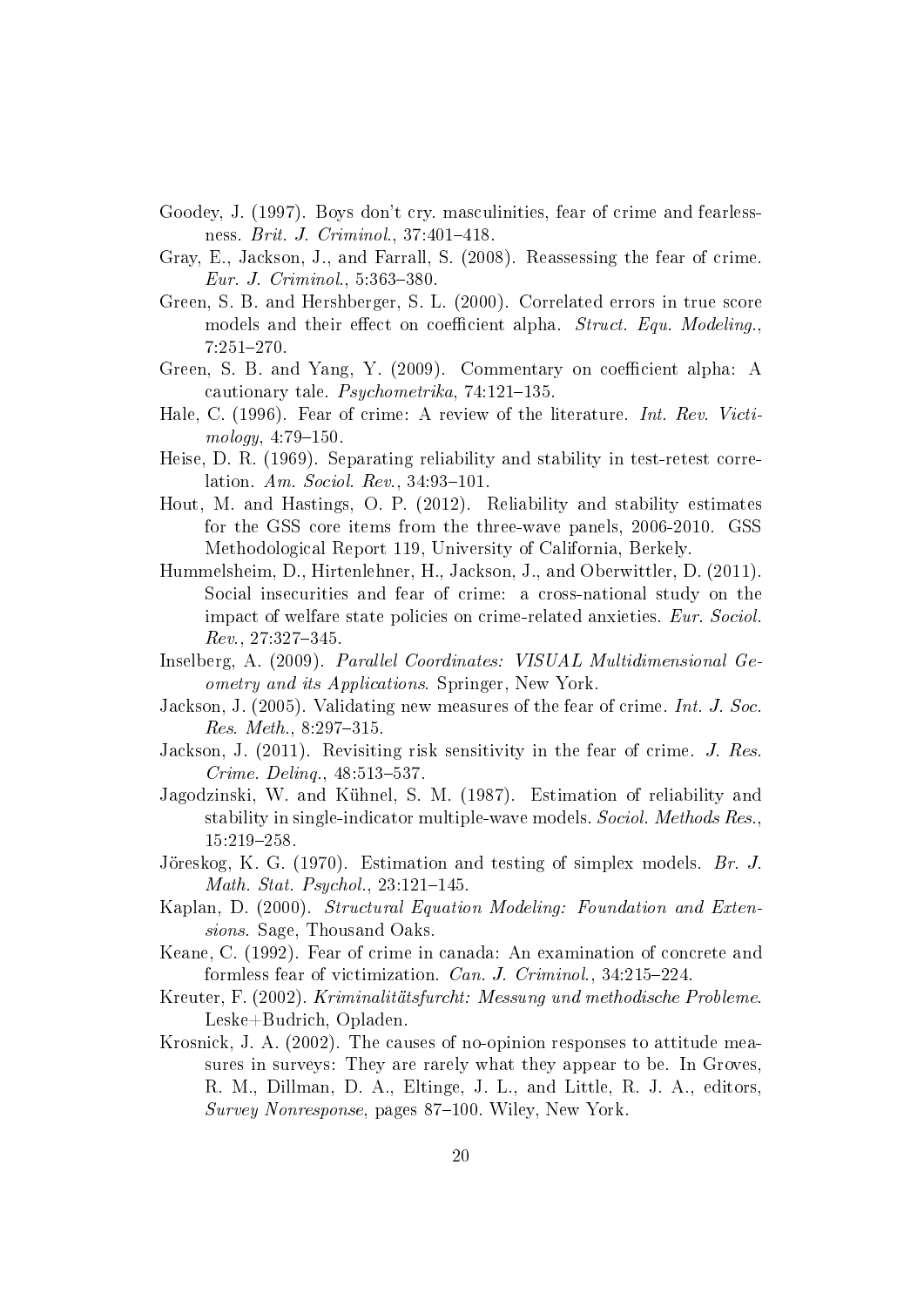- <span id="page-21-5"></span>Kury, H., Lichtblau, A., Neumaier, A., and Obergfell-Fuchs, J. (2004). Zur Validität der Erfassung von Kriminalitätsfurcht. Soziale Probleme,  $15:141 - 165.$
- <span id="page-21-16"></span>Lance, C. E., Butts, M. M., and Michels, L. C. (2006). The sources of four commonly reported cutoff criteria. what did they really say? Organ.  $Res.$  *Methods*,  $9:202-220$ .
- <span id="page-21-9"></span>Loehlin, J. C. (2004). Latent Variable Models - An Introduction to Factor, Path, and Structural Equation Analysis. Erlbaum, Mahwah, 4. edition.
- <span id="page-21-3"></span>Lord, F. M. and Novick, M. R. (1968). Statistical Theories of Mental Test Scores. Addison-Wesley, Reading.
- <span id="page-21-14"></span>Lucas, R. E. and Donnellan, M. B. (2012). Estimating the reliability of single-item life satisfaction measures: Results from four national panel studies. Soc. Indic. Res.,  $105:323-331$ .
- <span id="page-21-0"></span>Maslow, A. H. (1943). A theory of human motivation. *Psychol. Rev.*, 50:370– 396.
- <span id="page-21-10"></span>McFall, S. (2013). Understanding Society: The UK Household Longitudinal Study. Waves 1-3, User Manual. Institute for Social and Economic Research, University of Essex, Colchester.
- <span id="page-21-4"></span>Noack, M. (2015). Methodische Probleme bei der Messung von Kriminalitätsfurcht und Viktimisierungserfahrungen. SpringerVS, Wiesbaden.
- <span id="page-21-17"></span>Nunnally, J. C. (1967). Psychometric Theory. McGraw-Hill, New York.
- <span id="page-21-13"></span>Prior, M. (2010). You've either got it or you don't? The stability of political interest over the life cycle.  $J.$  Polit., 72:747-766.
- <span id="page-21-11"></span>R Core Team (2014). R: A Language and Environment for Statistical Computing. R Foundation for Statistical Computing, Vienna, Austria.
- <span id="page-21-8"></span>Raykov, T. and Marcoulides, G. A. (2006). A First Course in Structural Equation Modeling. Erlbaum, Mahwah, 2. edition.
- <span id="page-21-6"></span>Revelle, W. and Zinbarg, R. E. (2009). Coefficients alpha, beta, omega and the GLB: Comment on Sijtsma.  $Psychometrika$ , 74:145-154.
- <span id="page-21-1"></span>Saris, W. E. and Andrews, F. M. (1991). Evaluation of measurement instruments using a structural modeling approach. In Biemer, P. P., Groves, R. M., Lyberg, L. E., Mathiowetz, N. A., and Sudman, S., editors, Measurement Error in Surveys, pages 575–597. Wiley, New York.
- <span id="page-21-7"></span>Saris, W. E. and Gallhofer, I. N. (2007). Design, Evaluation, and Analysis of Questionnaires for Survey Research. Wiley, Hoboken.
- <span id="page-21-12"></span>Sarkar, D. (2014). Lattice Graphics. CRAN, R-Package, version 0.20-29 edition.
- <span id="page-21-2"></span>Scherpenzeel, A. C. and Saris, W. E. (1997). The validity and reliability of survey questions: A meta-analysis of mtmm studies. Sociol. Methods  $Res.$ , 25:341-383.
- <span id="page-21-15"></span>Schimmack, U., Krause, P., Wagner, G. G., and Schupp, J. (2010). Stability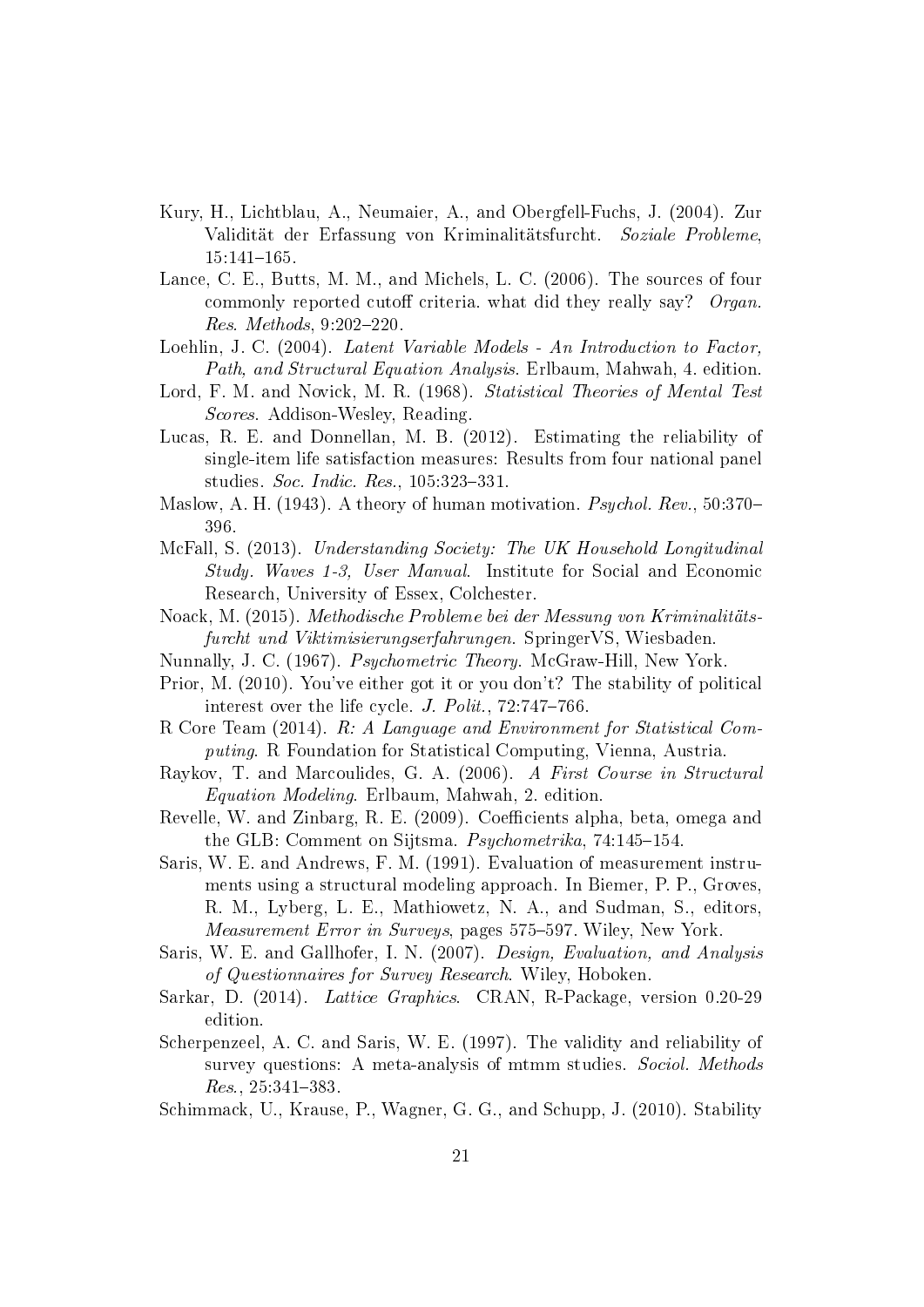and change of well being: An experimentally enhanced latent statetrait-error analysis. Soc. Indic. Res.,  $95:19-31$ .

<span id="page-22-14"></span>Scientific Software International (2015). Lisrel 9.2. Skokie.

<span id="page-22-12"></span>Scott, A. and Jessop, C. (2013). UK Household Longitudinal Study (UKHLS) Wave 3: Technical Report. The Institute for Social and Economic Research, University of Essex, Essex.

<span id="page-22-2"></span>Shapland, J. and Vagg, J. (1988). Policing by the Public. Routledge, London.

- <span id="page-22-7"></span>Sijtsma, K. (2009a). On the use, the misuse, and the very limited usefulness of Cronbach's alpha. *Psychometrika*,  $74:107-120$ .
- <span id="page-22-8"></span>Sijtsma, K. (2009b). Reliability beyond theory and into practice. Psychome $trika$ , 74:169-173.
- <span id="page-22-3"></span>Smith, W. R. and Torstensson, M. (1997). Fear of crime. Gender differences in risk perception and neutralizing fear of crime. Toward resolving the paradoxes. Brit. J. Criminol.,  $37:608-634$ .
- <span id="page-22-4"></span>Sutton, R. M. and Farrall, S. (2005). Gender, socially desirable responding and the fear of crime. Are women really more anxious about crime? Brit. J. Criminol.,  $45:212-224$ .
- <span id="page-22-11"></span>Taylor, M. F., Brice, J., Buck, N., and Prentice-Lane, E. (2009). British Household Panel Survey User Manual Volume A: Introduction, Technical Report and Appendices. University of Essex, Colchester.
- <span id="page-22-13"></span>Theus, M. (2008). High-dimensional data visualization. In Chen, C.-h., Härdle, W., and Unwin, A., editors, Handbook of Data Visualization, pages  $151-178$ . Springer, Berlin / Heidelberg.
- <span id="page-22-6"></span>Thompson, C. Y., Bankston, W. B., and St. Pierre, R. L. (1992). Parity and disparity among three measures of fear of crime: A research note. Deviant Behav., 13:373-389.
- <span id="page-22-5"></span>Tourangeau, R. and Ting, Y. (2007). Sensitive questions in surveys. Psychol.  $Bul., 133:859-883.$
- <span id="page-22-9"></span>University of Essex (2009). Institute for Social and Economic Research, British Household Panel Survey: Waves 1-17, 1991-2008 [computer file]. 6th Edition. Colchester, Essex: UK Data Archive [distributor], May 2009. SN: 5151.
- <span id="page-22-10"></span>University of Essex (2013). Institute for Social and Economic Research and NatCen Social Research, Understanding Society: Waves 1-3, 2009-2012 [computer le]. 5th Edition. Colchester, Essex: UK Data Archive [distributor], November 2013. SN: 6614.
- <span id="page-22-1"></span>van de Pol, F. and de Leeuw, J. (1986). A latent markov model to correct for measurement error. Sociol. Methods Res., 15:118-141.
- <span id="page-22-0"></span>Visser, M., Scholte, M., and Scheepers, P. (2013). Fear of crime and feelings of unsafety in european countries: Macro and micro explanations in cross-national perspective. Sociol. Quart.,  $54:278-301$ .